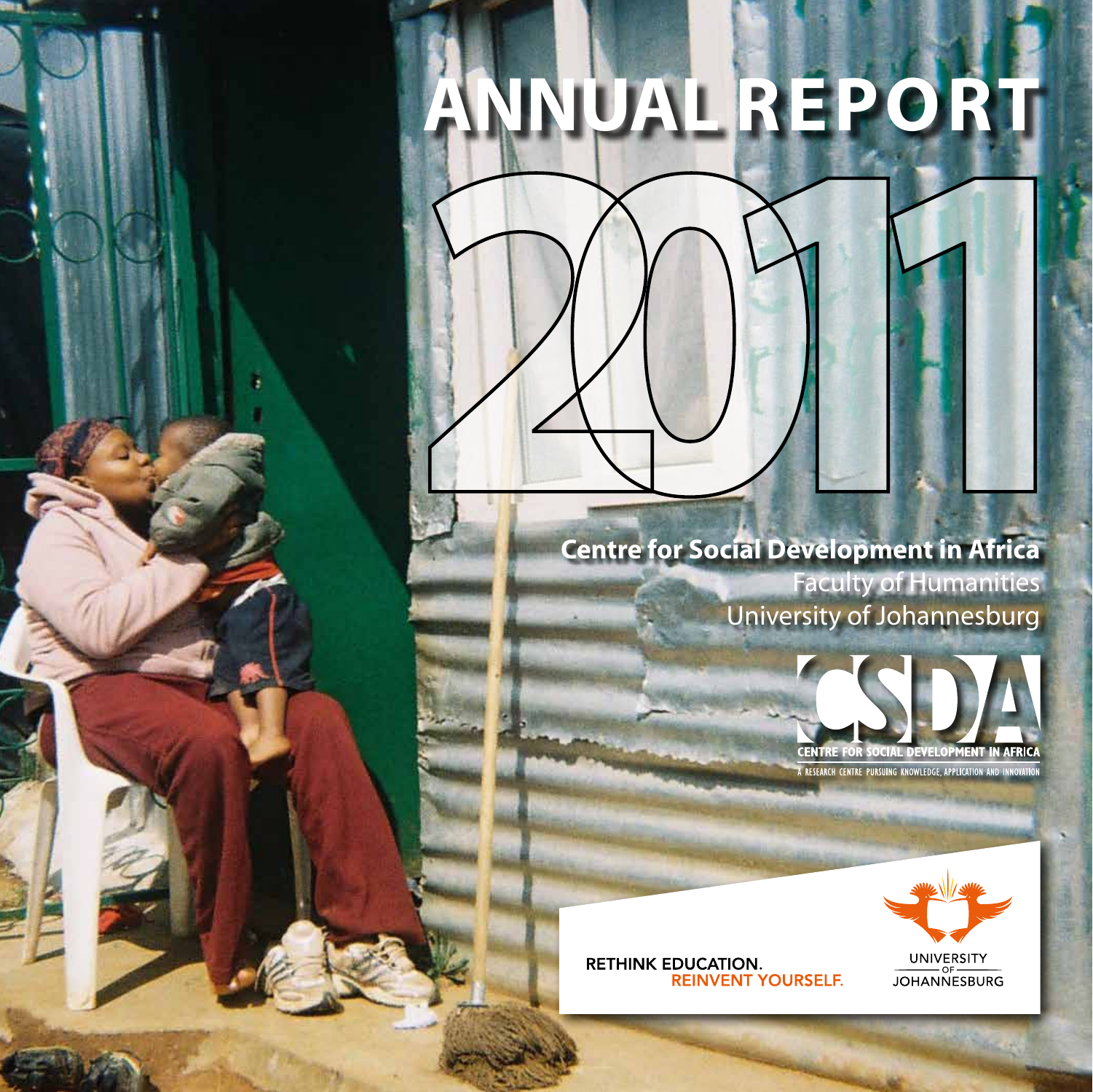# **Contents**

| Acronyms                                                                                                                                                      | 1                                |
|---------------------------------------------------------------------------------------------------------------------------------------------------------------|----------------------------------|
| Acknowledgements                                                                                                                                              | $\mathcal{P}$                    |
| Staff                                                                                                                                                         | 5                                |
| Vision, aims and strategy                                                                                                                                     | 9                                |
| The year in review: director's report                                                                                                                         | 10                               |
| Research programmes<br>Gender and development<br>Poverty and vulnerability<br>Children and youth<br>Social policy and social welfare<br>Social responsibility | 12<br>12<br>15<br>17<br>18<br>20 |
| <b>Other CSDA activities</b>                                                                                                                                  | 22                               |
| Publications and conference presentations                                                                                                                     | 30                               |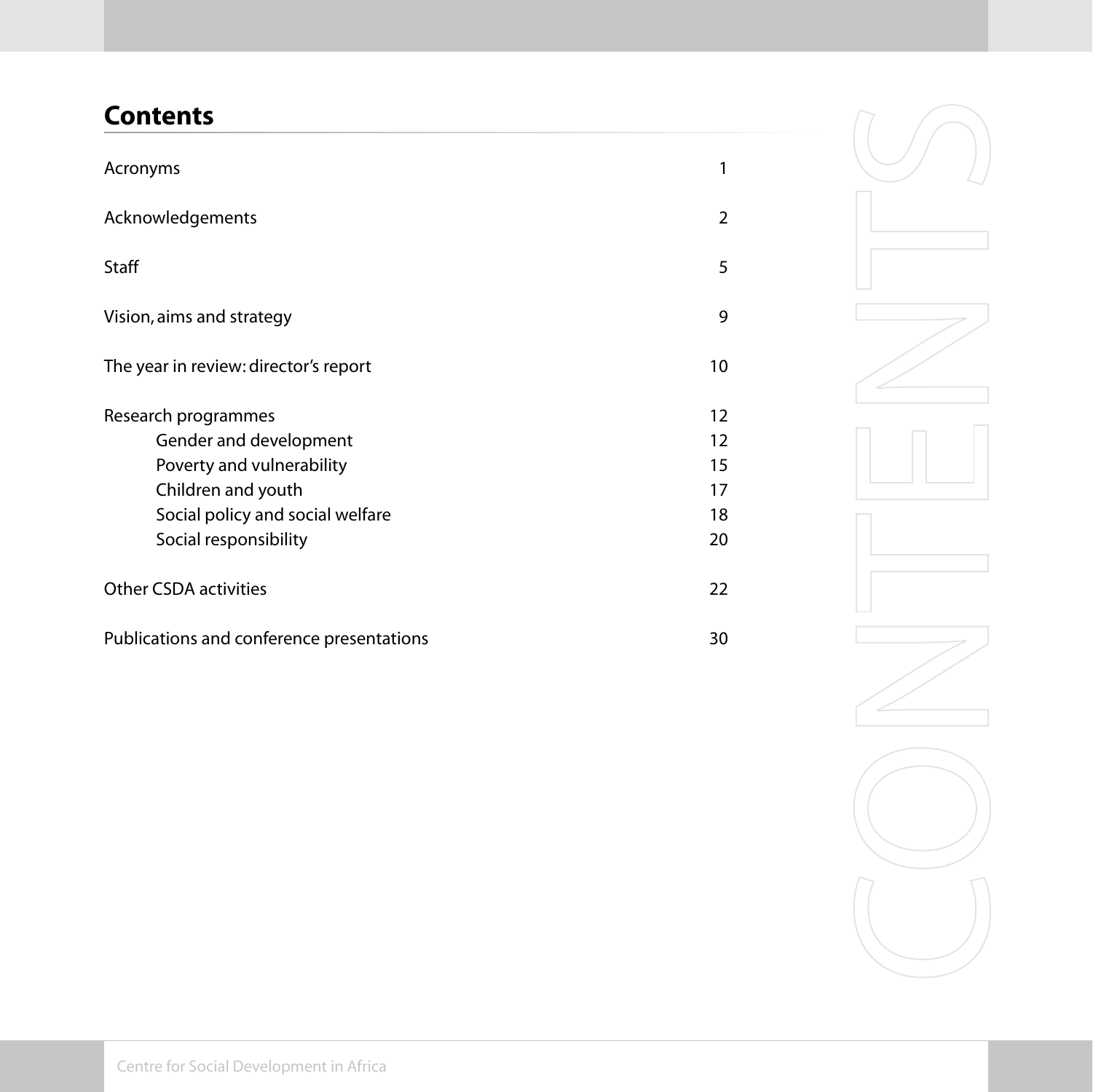# **Acronyms**

- AusAID Australian Agency for International Development
- BBBEE Broad based black economic empowerment
- CSDA Centre for Social Development in Africa
- CSG Child Support Grant
- DBSA Development Bank Southern Africa
- DPSA Disabled People South Africa
- DSD Department of Social Development
- IFS International Foundation for Science
- ILO International Labour Organization
- NACOSS National Council of Social Services
- NPOs Non-profit organisations
- NRF National Research Foundation
- SANPAD South Africa-Netherlands Research Programme on Alternatives in Development
- SASSA South African Social Security Agency
- UJ University of Johannesburg
- UNRISD United Nations Research Institute for Social Development
- VOSESA Volunteer Service Enquiry Southern Africa
- WHO World Health Organisation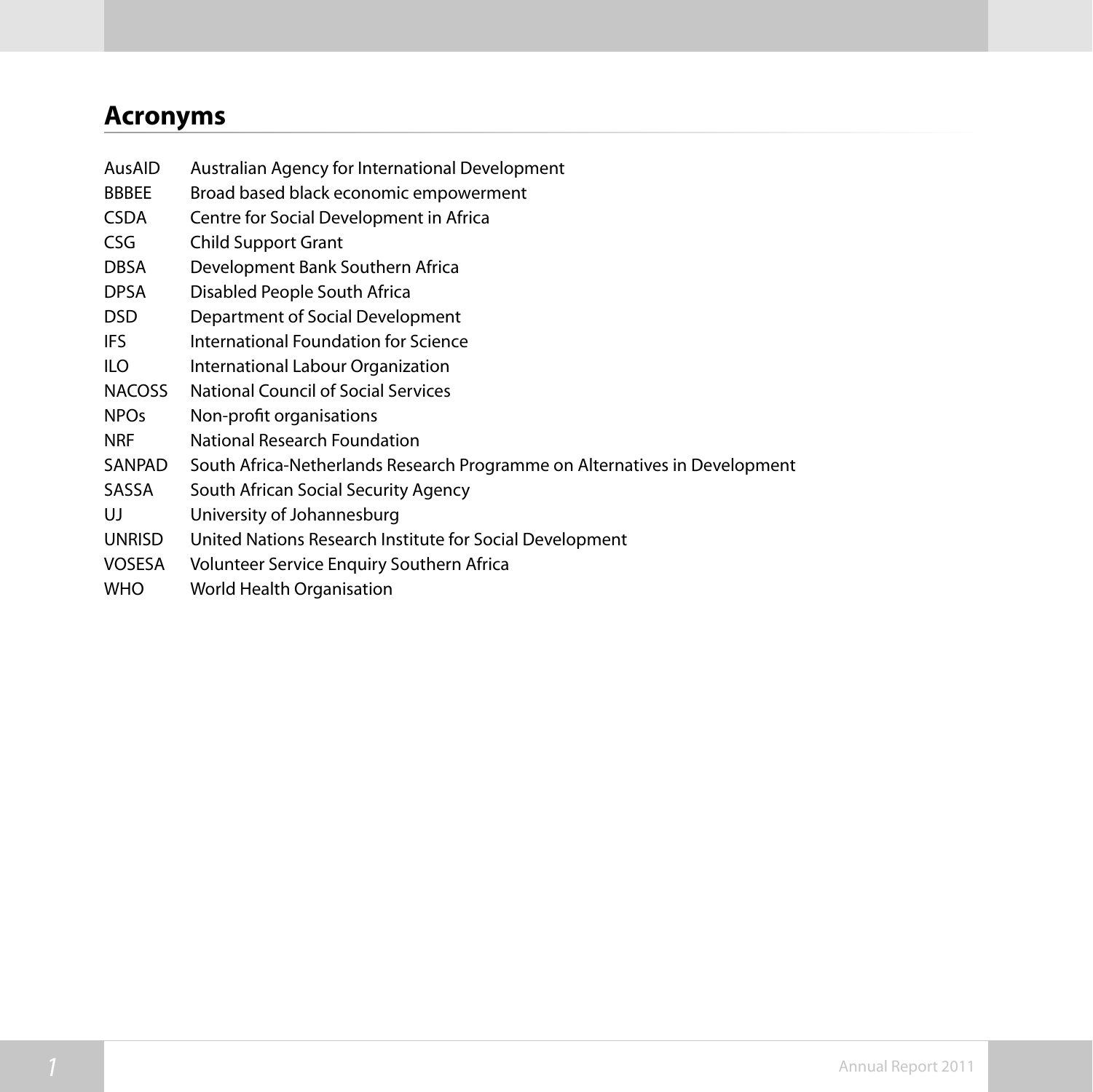# **Acknowledgements**

This annual report was compiled by Jacqueline Moodley and edited by Leila Patel. The director and staff of the Centre for Social Development in Africa (CSDA) provided the contents. Design was done by Ebrahim Karim from the Graphics department, UJ. This report was printed by 4 Colour Print in February 2012.

Images used in this report were taken during the various projects and events organised by the CSDA. Photographs were taken by CSDA staff.

Many thanks to the people involved with and connected to the CSDA, including the CSDA Advisory Board, research fellows, associates and academics; the research reference group of the SANPAD project; staff at Statkon, (University of Johannesburg's statistical consultation services); and the many organisations and institutions with whom we work. Thanks to the field workers and respondents who participated and continue to be involved in our research projects.

# **Sponsors**

We have received support for various projects in 2011 from:

- Central Research Committee and the Faculty of Humanities Research Committee of the University of Johannesburg (UJ)
- • National Research Foundation (NRF)
- • SA Netherlands Research Programme on Alternatives in Development (SANPAD)
- Australian Agency for International Development (AusAID)
- • Murray and Roberts Ltd.& Letsema Sizwe Broad Based Community Trust
- • Xstrata
- **Tiger Brands Foundation**
- International Labour Organization

# **Partners**

The CSDA is located in the Department of Social Work, UJ. Over the past five years, we have collaborated with a wide range of organisations and colleagues:

- • Association of Schools of Social Work in Africa
- • Australian Agency for International Development (AusAID)
- • Central Gauteng Mental Health Society
- • Childwatch International Research Network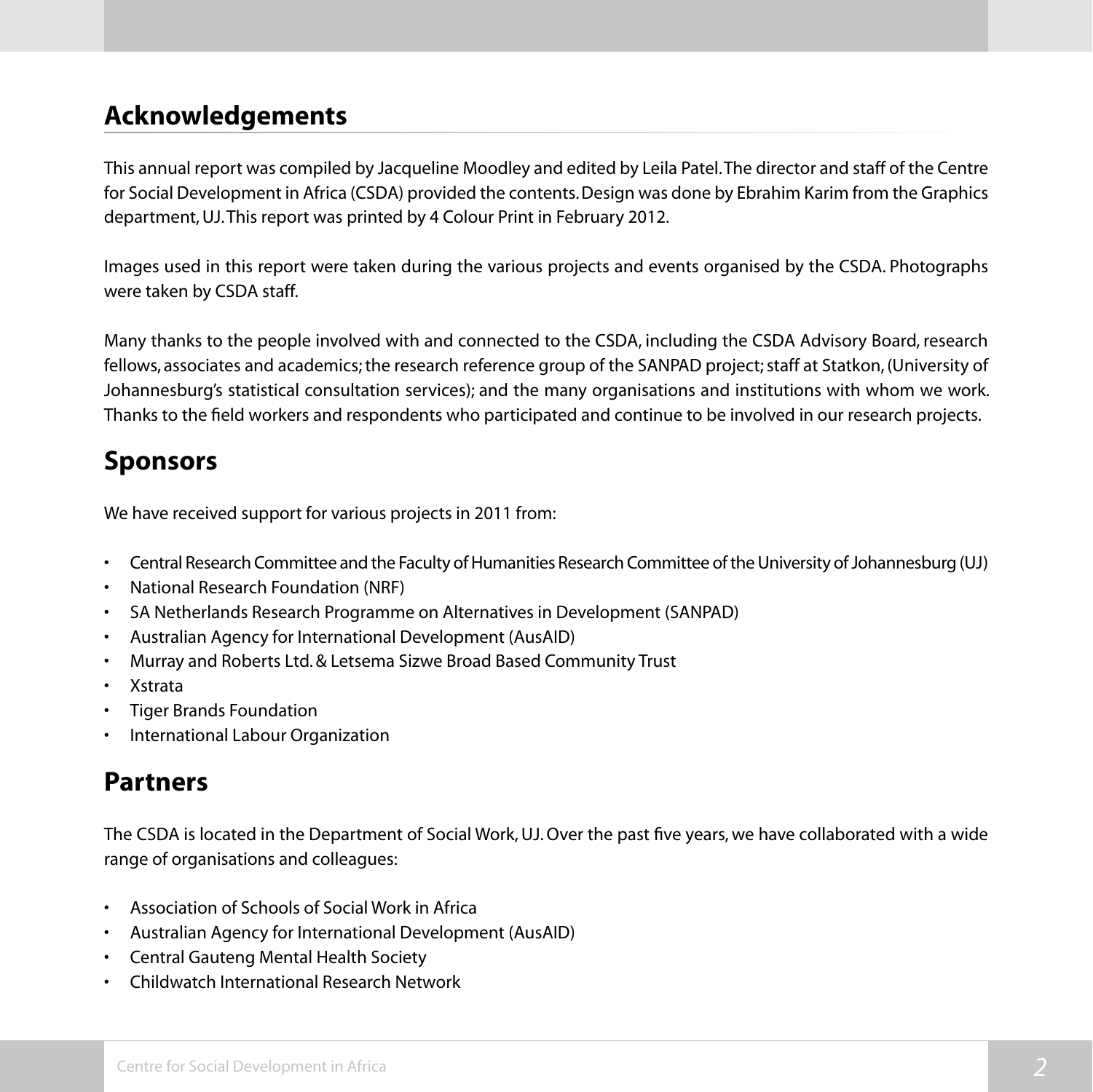- • City of Johannesburg
- • Corporate Social Investment & Division of Advancement,UJ
- Department of Anthropology and Development Studies, UJ
- Department of Public Governance, UJ
- • Department of Politics,UJ
- Department of Psychology, UJ
- Department of Social Work, UJ
- Department of Sociology, UJ
- • Development Bank of Southern Africa (DBSA)
- **Disabled People South Africa (DPSA)**
- • Erfurt University of Applied Sciences,Germany
- • Gauteng Welfare Forum
- • International Association of Schools of Social Work
- International Labour Organization (ILO) & World Health Organization's (WHO) National Social Protection Floor Initiative
- Instituto Promundo-DC
- London School of Economics
- • Murray and Roberts
- • National Council of Social Services
- • National University of Lesotho
- • Postgraduate Centre,UJ
- • SA Netherlands-Research Programme on Alternatives in Development (SANPAD)
- • South African Social Security Agency (SASSA)
- • Queens University, Belfast
- Regional Psychosocial Support Initiative (REPSSI)
- • Sonke Gender Justice
- • Soul City Institute for Health and Development Communication
- • Tiger Brands Foundation
- UK Department for International Development (DFID)
- • UN Development Program Special Unit for South-South Cooperation
- • UNICEF South Africa
- • United Nations Volunteers
- • University of Basel
- • University of Botswana
- • University of California, Berkeley
- • University of Kwazulu-Natal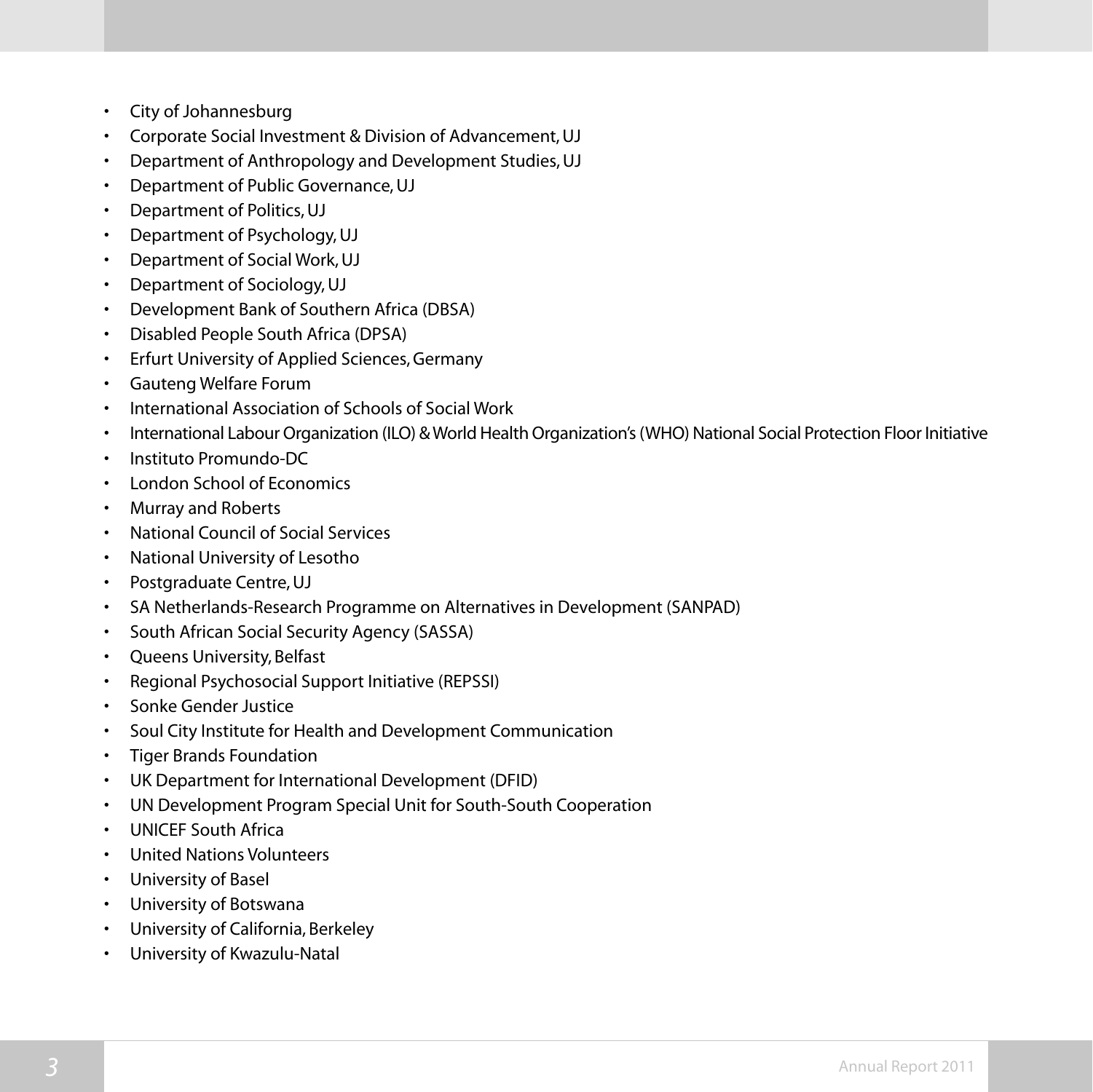- • University of Pretoria
- • University of the Witwatersrand,Johannesburg
- • University of the Western Cape
- • United Nations Research Institute for Social Development (UNRISD)
- • Utrecht University
- • Volunteer and Service Enquiry Southern Africa (VOSESA)
- • Washington University, St Louis
- • Xstrata

# **Advisory board**

The CSDA has an advisory board that provides strategic advice and guidance on CSDA initiatives. The board meets annually. Individual members are consulted on an *ad hoc* basis as required. The advisory board members are:

- • Prof Angela Mathee,Director, Environment and Health Research, Medical Research Council
- Carol Bews, Assistant Director, Johannesburg Child Welfare Society
- Hanlie Van Dyk-Robertson, Chief Executive Officer, African Management Development Institutes Network.
- Prof Hanna Nel, Department of Social Work, UJ
- • Helene Perold, Executive Director,VOSESA
- Prof Jean Triegaardt, Head, Department of Social Work, UJ
- Prof Marius Olivier, Director, International Institute for Social Law and Policy
- • Prof Maropeng Modiba, Faculty of Education,UJ
- • Prof Rory Ryan, Executive Dean, Faculty of Humanities,UJ
- Prof Shireen Hassim, Department of Political Studies, University of the Witwatersrand
- Prof Shireen Motala, Director, Postgraduate Centre, UJ
- Prof Thea de Wet, Director, Centre for Culture and Language, UJ and Department of Anthropology and Development Studies, UJ
- • DrWilliam Rowland,Honorary President,South African National Council for the Blind and Disabled People South Africa
- • Dr Zaid Kimmie, Monitoring and Evaluation Manager, Foundation for Human Rights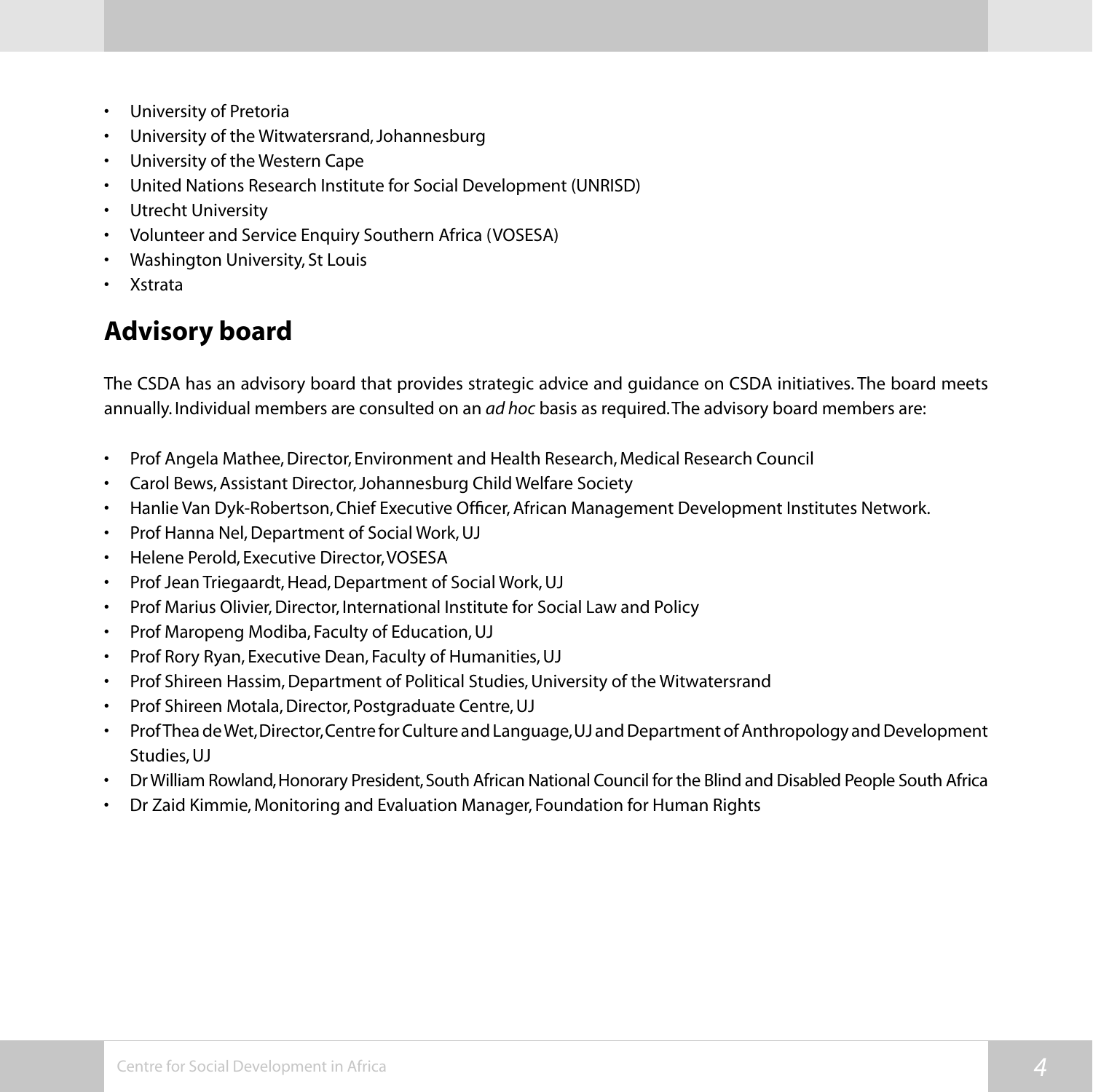# **Staff**

The CSDA has a small full time staff complement made up of a Director, a researcher, and an administrator. In addition, we employ part-time research staff, student assistants and two full-time post-doctoral fellows funded by the University. The CSDA benefits from distinguished academics and researchers who are affiliated to the CSDA namely an Honorary Professor, a Visiting Professor, research fellows and associates as well as post graduate students who are engaged in research projects connected to the CSDA.

#### **Director: Leila Patel**

Leila Patel is a Professor of Social Development Studies at UJ. She was previously head of the department of social work, director-general of the national Department of Social Welfare and deputy vice-chancellor and vice-principal of the University of the Witwatersrand, Johannesburg. She played a leading role in the development of South Africa's welfare policy after apartheid. She is an established researcher who is actively engaged in research in this field and has a C2 NRF rating. Her research interests are social welfare, social work, social policy, social security, children and youth, gender and social development.

#### **Researchers**

**Tessa Hochfeld** obtained her master's degree in gender and development from the London School of Economics in 2000 and her bachelor's degree in social work from the University of the Witwatersrand in 1995. She has been at the CSDA for the past six years where she has been involved in research in various projects.Her research interests include transformation of welfare in South Africa, social welfare, and gender and social security. Tessa is co-editing a special issue of the *Social Work Practitioner Researcher* on Gender and Social Work which will be published in March 2012. She is currently studying towards a doctoral degree as part of a larger SANPAD-funded study entitled "A Gendered Impact Analysis of the Child Support Grant in South Africa." Tessa is a full-time researcher.

**Lauren Graham** is a development sociologist and has been at the CSDA for 5 years. She obtained her master's degree with distinction from the University of the Witwatersrand. Her work experience is varied which includes lecturing in sociology, research, research management and research consultancy. At the CSDA, she is responsible for research on youth development and poverty and disability studies. She is currently pursuing her doctorate on youth, social networks and engagement in risk behaviour.

**Marguerite Schneider** joined the CSDA in 2011. She is the lead researcher on the AusAID funded National Study on Poverty and Disability. Margie is a research officer in the Psychology Department of Stellenbosch University and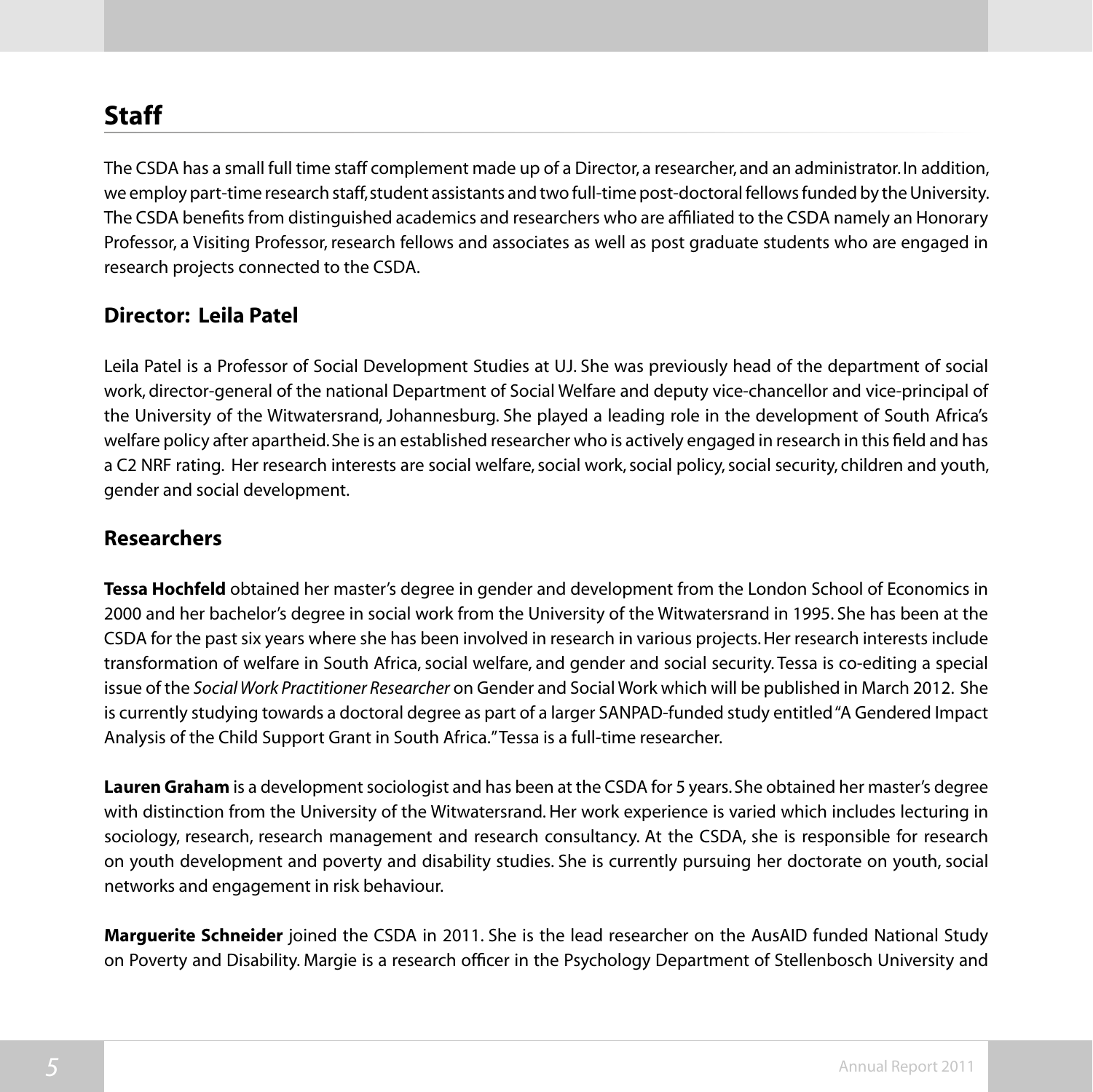an independent consultant in Disability Studies. She is currently completing her PhD on the measurement and assessment of disability for disability statistics. Her work spans broadly in the field of disability studies and includes working in a range of African and other countries on social protection and social assistance programmes.

#### **Junior researcher**

**Jacqueline Moodley** joined the CSDA in 2009. She is currently pursuing a master's degree in psychology at UJ on mental health and poverty among women in Doornkop, Soweto. She is also engaged in statistical data analysis on various CSDA research projects.

#### **Administrator**

**Prema von Reumont** joined the CSDA in March 2008.

#### **Research assistants**

**Aghogho Akpome** joined the CSDA in February 2011. He is a master's candidate in English and provides academic writing support and editing services to the postgraduate students attached to the centre.

**Kirsten Curtis** is a postgraduate student from The University of Oxford and The University of Cambridge in Evidenced based intervention. She completed a fellowship at University College London in the Department of Epidemiology and Population Health. She joined CSDA during 2011 on a part time basis, doing research on NACOSS and evaluating the welfare system. She wishes to complete her PhD within the next few years.

**Memory Mphaphuli** was employed part-time to work on the Youth in Transition project until July 2011. She is a master's candidate in Sociology.

**Pinky Nkete** was employed part-time as a student assistant to the centre from August to September 2011. She is a master's candidate in Sociology.

#### **Post-Doctoral Fellows**

Our post-doctoral fellows are principally engaged in publishing off their Doctoral research. They also assist with research mentorship of post graduate students and provide research support on our various projects. We currently have two full time post-doctoral fellowships.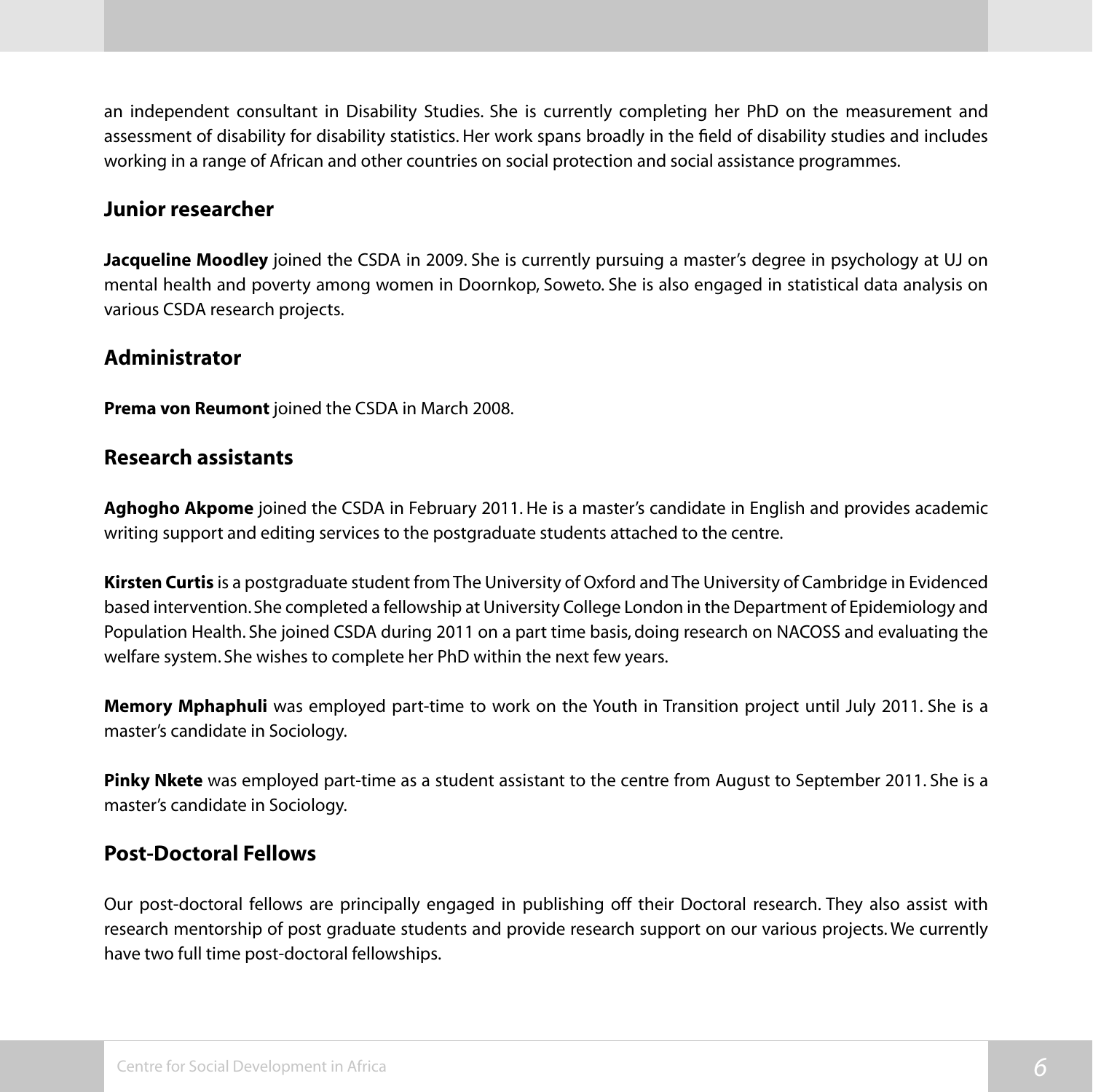**Dr Marianne S. Ulriksen** is an NRF funded post-doctoral fellow appointed for two years. Her research interests include: comparative politics, political economy of welfare policy development, social protection, poverty and inequality, and comparative country studies in Southern Africa. In 2011 she lectured at University of Aarhus, Denmark and at UJ in the Department of Politics. She has a PhD, from the University of Aarhus, Denmark for a thesis titled: "Politics, Policy and Poverty in Botswana, Mauritius and other developing countries".

**Dr Eddy Mavungu** was appointed in April 2011 on a full-time basis. His PhD, from the University of the Witwatersrand, is titled"Frontiers of prosperity and power: explaining provincial boundary disputes in post-apartheid South Africa".

**Dr Rosemary Jaji** completed her PhD at Bayreuth University, Germany. She joined the CSDA in May 2010 on a fulltime basis and published off her PhD titled:"Refugee Women and the Experiences of Local Integration in Nairobi Kenya". Dr Jaji completed her fellowship at the end of April, 2011.

In 2011, two additional part-time post doctoral fellows were employed at the CSDA for short periods namely **Dr Sheri Hanson** and **Dr Sophie Plagerson**.

#### **Research fellows and associates**

In order to strengthen research capacity in the Centre, we have a number of research fellows and associates linked to the CSDA. Some of the appointments are of a short-term nature while others are for a three-year period. These appointments are of a non-remunerative nature unless project funding is secured. The research fellows and the visiting/honorary professors provide high-quality support to the various research projects and in the mentorship of young researchers. They also deliver seminars and collaborate with us in various research and publishing initiatives. The Centre enjoys the *ad hoc* collaboration of paid research associates in a consultancy capacity.

#### **Honorary professor**

**Prof James Midgley**, a former South African and a distinguished international scholar was appointed Honorary Professor in Social Development in the Faculty of Humanities. He currently holds the Riva and Harry Specht chair at the School of Social Welfare, Berkeley, University of California. He plays an advisory and mentoring role, supporting young researchers in their publishing endeavours.

#### **Visiting professor**

**Prof Eleanor Ross** has had a long and distinguished career in academia. She is the former head of the Department of Social Work at Wits University, is widely published and has successfully supervised over eighty post graduate students.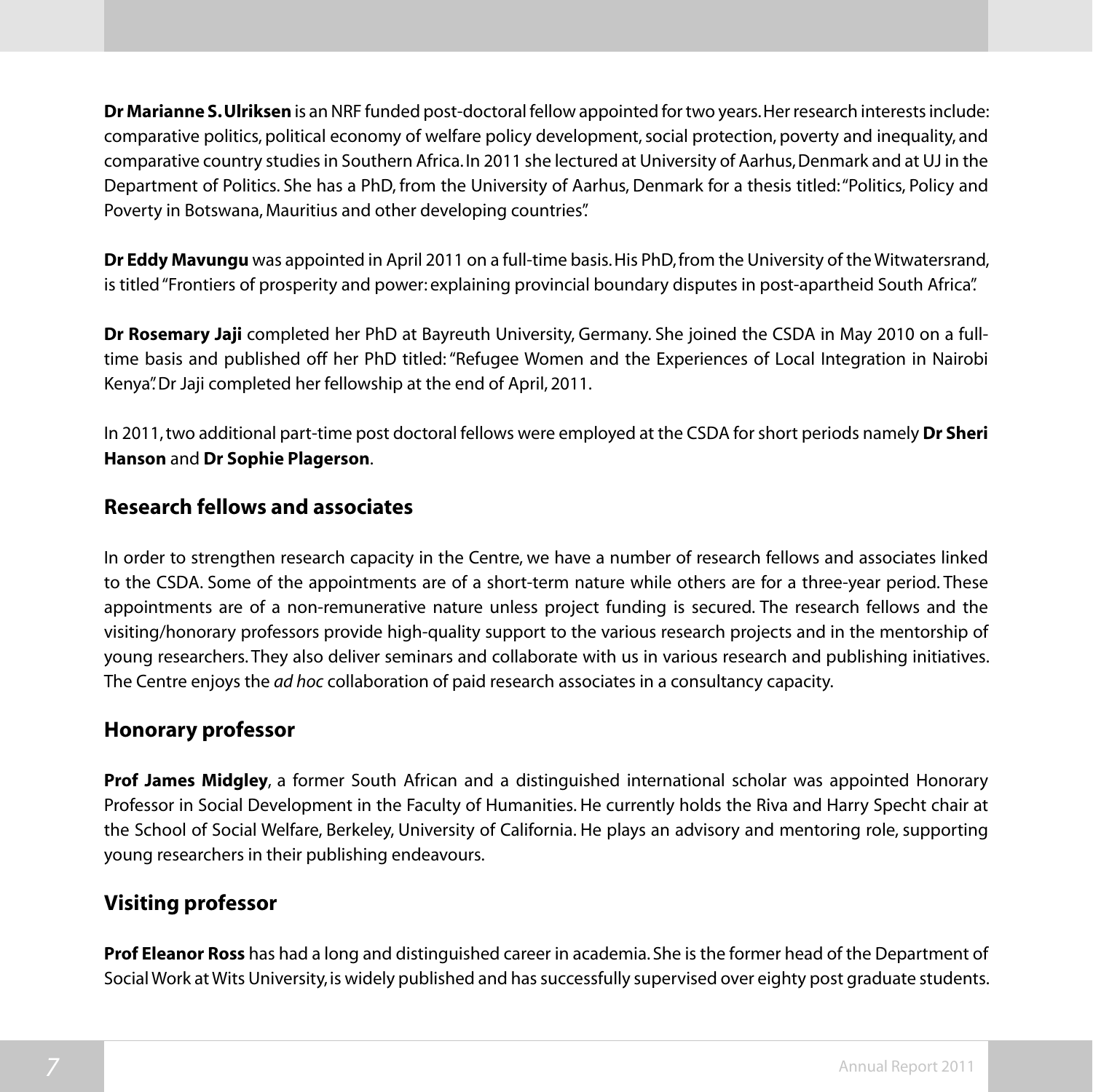Professor Ross was appointed Visiting Professor at the CSDA in 2011 for a period of three years. She is also a member of the Council for Social Service Professions and in 2011 she was the acting head of the CSDA for five months.

**Dr William Rowland** holds a doctorate of philosophy from the University of Cape Town. He is currently the manager of resource mobilisation and public relations at the South African Disability Development Trust, of which he was formerly the chief executive officer. Dr Rowland is also president of the World Blind Union, chairperson of the International Disability Alliance, a member of the United Nations panel of experts on disability, and honorary life president of both Disabled People South Africa and the South African National Council for the Blind.He has extensive business leadership experience, political networks and knowledge of the disability sector.

**Dr Jeanette Schmid** joined the CSDA as a visiting research fellow in 2008. She is based in Switzerland and is engaged in collaborative research and publishing with the CSDA. She obtained her doctorate from the Wilfrid Laurier University in Canada in 2008. Her dissertation was entitled "The Story of South African Child Welfare: A History of the Present." Currently, her research and publishing focuses on critical approaches in child welfare locally and globally.

#### **Research associates**

**Theresa Wilson** has 17 years experience in social development research, planning and evaluation; a significant amount of this work pertains to services for orphaned and vulnerable children. In 2001, she obtained her master's degree in environment and society with distinction from the University of Pretoria.

**Dr. Angela du Plessis** has been consulting to industry over the last 30 years on a variety of issues, including Employee Assistance Programmes, HIV/AIDS, CSI, conflict resolution and Organisation Development. She also spent over 4 years as a commissioner at the Commission for Conciliation, Mediation and Arbitration, mediating and arbitrating labour disputes and maintains an active interest in Alternative Dispute Resolution in the family, commercial and labour arenas.Angela obtained an MSc from Oxford University in 1983 and a PhD from Wits in 1995.

**Lisa Selipsky** completed her master's degree in social work with distinction at the UJ in 2009. She was previously a junior researcher at the CSDA and now lives in Cape Town where she carries out freelance work for the CSDA.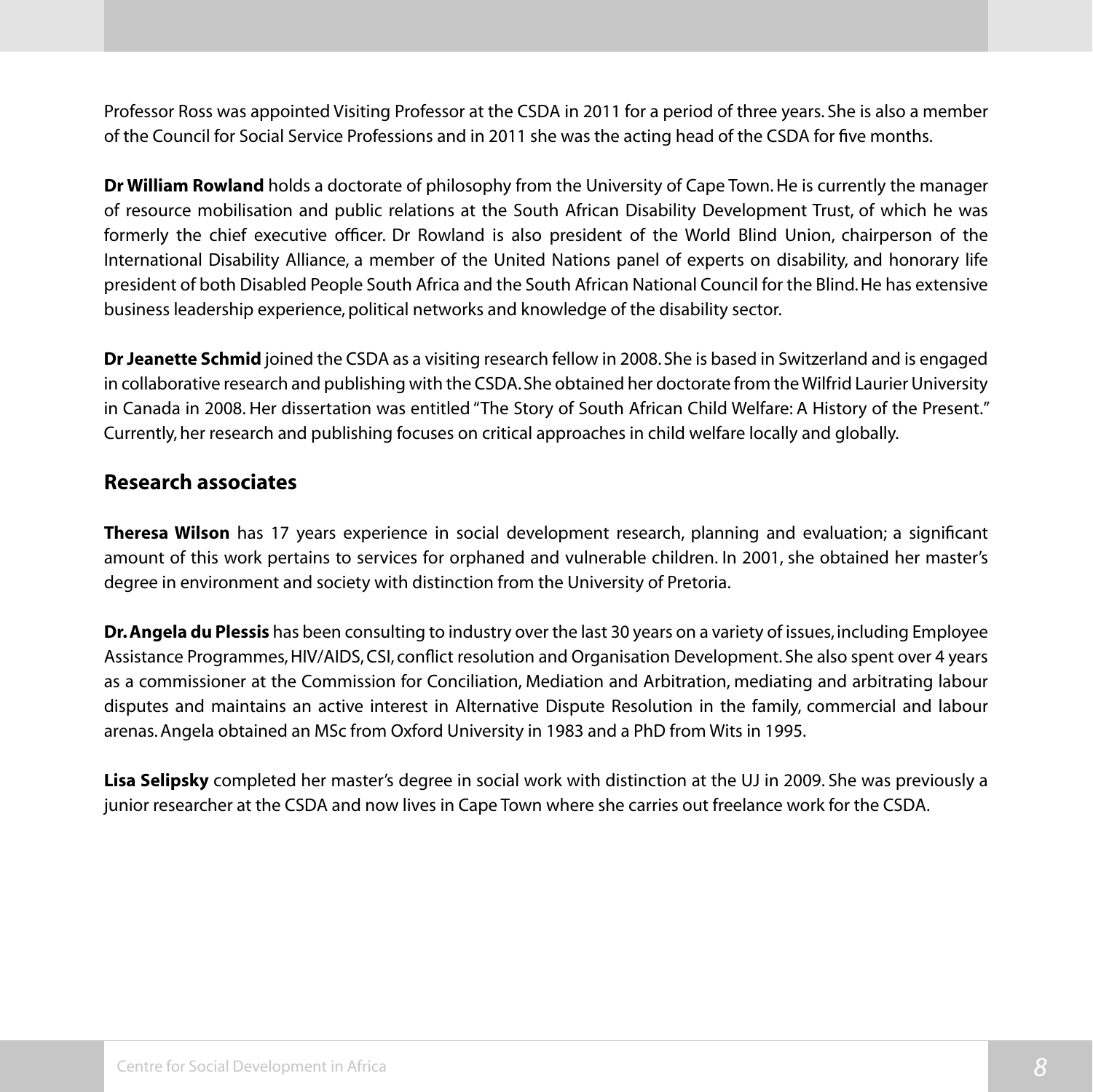# **Vision, aims and strategy**

#### **Vision**

The Centre is dedicated to basic, applied and strategic research in social development and developmental welfare. The Centre's *raison d'être* is consistent with UJ's and higher education's broader mission and strives to be a leading research and social development site in Africa. The Centre's research agenda connects with the needs of local communities and the larger society in a changing regional and global context by aiming to contribute to improvements in service delivery, policy debate as well as in the expansion of knowledge through cutting-edge disciplinary and interdisciplinary research.

#### **Aims**

#### The CSDA aims to:

- • produce quality, innovative and relevant research engaged with pressing social welfare and human development needs and concerns;
- integrate research, teaching and community outreach;
- optimise research opportunities in nationally and regionally identified focus areas;
- build research capacity and leadership in social welfare and social development;
- promote dialogue between different actors involved with furthering social development through hosting seminars and dialogue;
- conduct research in collaboration with a range of research partners with government, NGOs, research institutions, development agencies, corporate social investment initiatives including postgraduate students; and
- build strategic local, national, regional and international research partnerships and academic staff and student exchange programmes.

#### **Strategic goals**

The CSDA has set itself the following goals:

- • To conduct leading edge research in the field of social welfare and social development in the African context.
- To contribute to the dissemination of research, foster debate and build research capacity.
- To develop and implement research partnerships locally, regionally and globally to advance the work of the CSDA.
- To ensure that the Centre operates in an accountable manner and is effectively and efficiently governed and managed.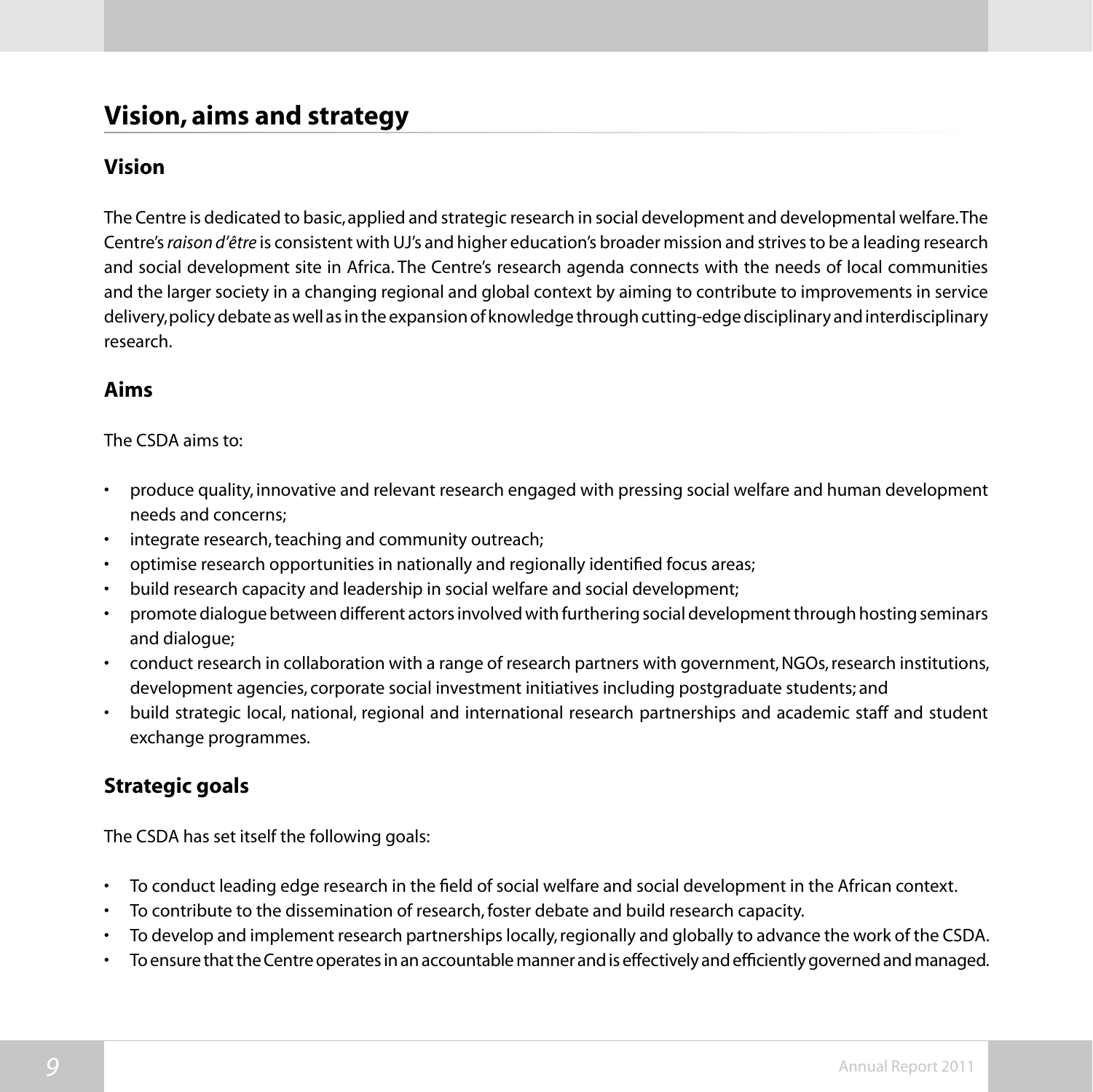# **The year in review: director's report**

Over the past year, the CSDA has consolidated its footprint locally and internationally for its research knowledge in the field of social welfare and social development. Increasingly the CSDA is called on to contribute to strategic thinking and research in both the governmental and non-governmental sectors as well as in corporate social investment initiatives. Through our varied research and development activities, we have also contributed to debate, dialogue, critical policy reviews, practice modalities and in the creation of new knowledge that is relevant to the needs of local communities.

Our most significant achievements over the past year have been in the following areas:

- The consolidation of our research footprint locally.
- • The successful dissemination of research findings via the media which contributed to vibrant public discourse about social protection and poverty reduction strategies.
- • Growing international recognition of the CSDA as indicated by the number of foreign visitors received (27 academics and 12 students) and international collaboration with distinguished scholars and international agencies in our research projects.
- • Concluding the SANPAD research study and securing further funding from AUSAID to continue our research in the field of poverty and disability.
- • Sustained accredited research output and a solid pipeline of accredited journal articles: 11 units were accepted in 2011 of which six are internationally accredited journals. An additional 11 journal articles have been submitted and are being reviewed.
- Accredited output in 2011 consisted of:10 journal articles (6.95 units), 3 book chapters and 3 peer-reviewed but not accredited journal articles.The number of published journal articles was lower than the previous year (9.26 Units). However, as mentioned above, there is a solid pipeline of journal articles which will be published in subsequent years.
- • Research capacity building. The CSDA provides opportunities for 11 post graduate students to work on centre based research projects providing excellent support, mentoring and publishing opportunities.
- Post graduate students, Post-Doctoral Fellows and rated researchers have good access to National Research Funding for their respective research projects.

Since our Centre has a small core staff we rely on post graduate students, student assistants and research fellows to assist in achieving our outputs. We have a group of dedicated people who are committed to the vision and direction of the CSDA. In addition, we also have strong office management and administrative support from Mrs Prema von Reumont, our administrator. Since all positions are temporary, there is a lack of career pathing for young researchers which impacts on staff retention. A lack of dedicated expertise in quantitative data analysis is a hindrance although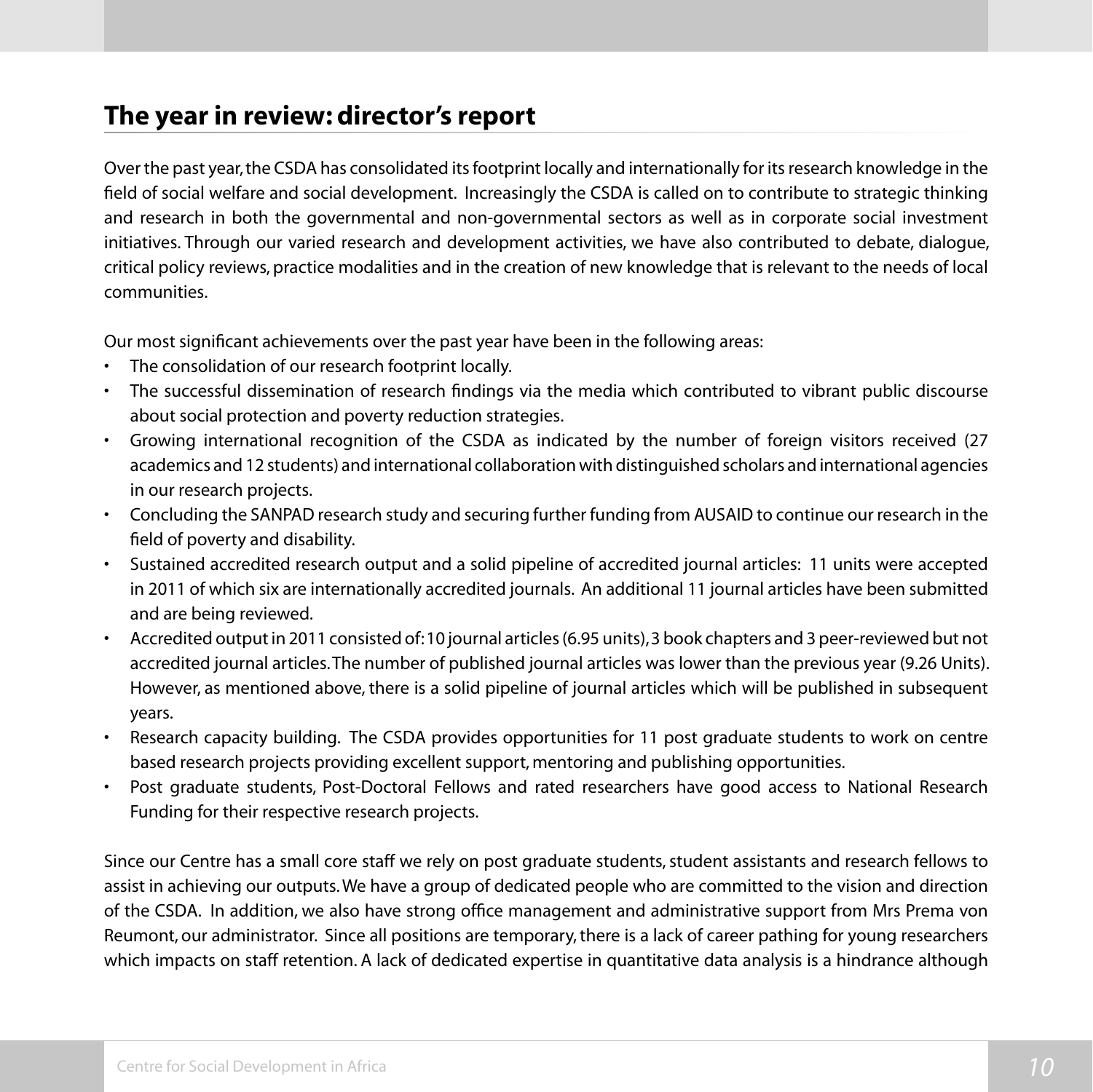we have access to the University's excellent statistical support service. A final challenge remains the lack of senior academic capacity to support the director with supervision, mentoring of young researchers, research management and fund raising.

During 2011, I was on sabbatical for six months. Prof Eleanor Ross served as a part-time Director during this period. Our achievements are also a tribute to Prof Ross who provided excellent support and direction to the CSDA. The staff, students and research fellows also contributed greatly to our success. During 2011, we were able to sustain the momentum at the Centre, all the targets set in our strategic plan for the year were met. Our accredited output for journal articles was slightly below that of 2010. This is largely due to the long lead time between the acceptance of articles and the actual publication of the journal which could take up to two years. However, we have a solid and sustained output if the pipeline articles are taken into account which is an important indicator of the productivity of a research centre. In 2012 we hope to build on these strengths and to continue to grow the CSDA as a leading social development research site in Africa.

Finally, I wish to thank Prof Rory Ryan, Dean and Prof Lionel Posthumus, Deputy Dean of the Faculty of Humanities. The CSDA enjoys the support of staff at the Research and Innovation Division. Thank you also to Prof Adam Habib, Deputy Vice Chancellor, Research and Innovation for his support.

 $\mathcal{N}$ attl

Prof Leila Patel Director: Centre for Social Development in Africa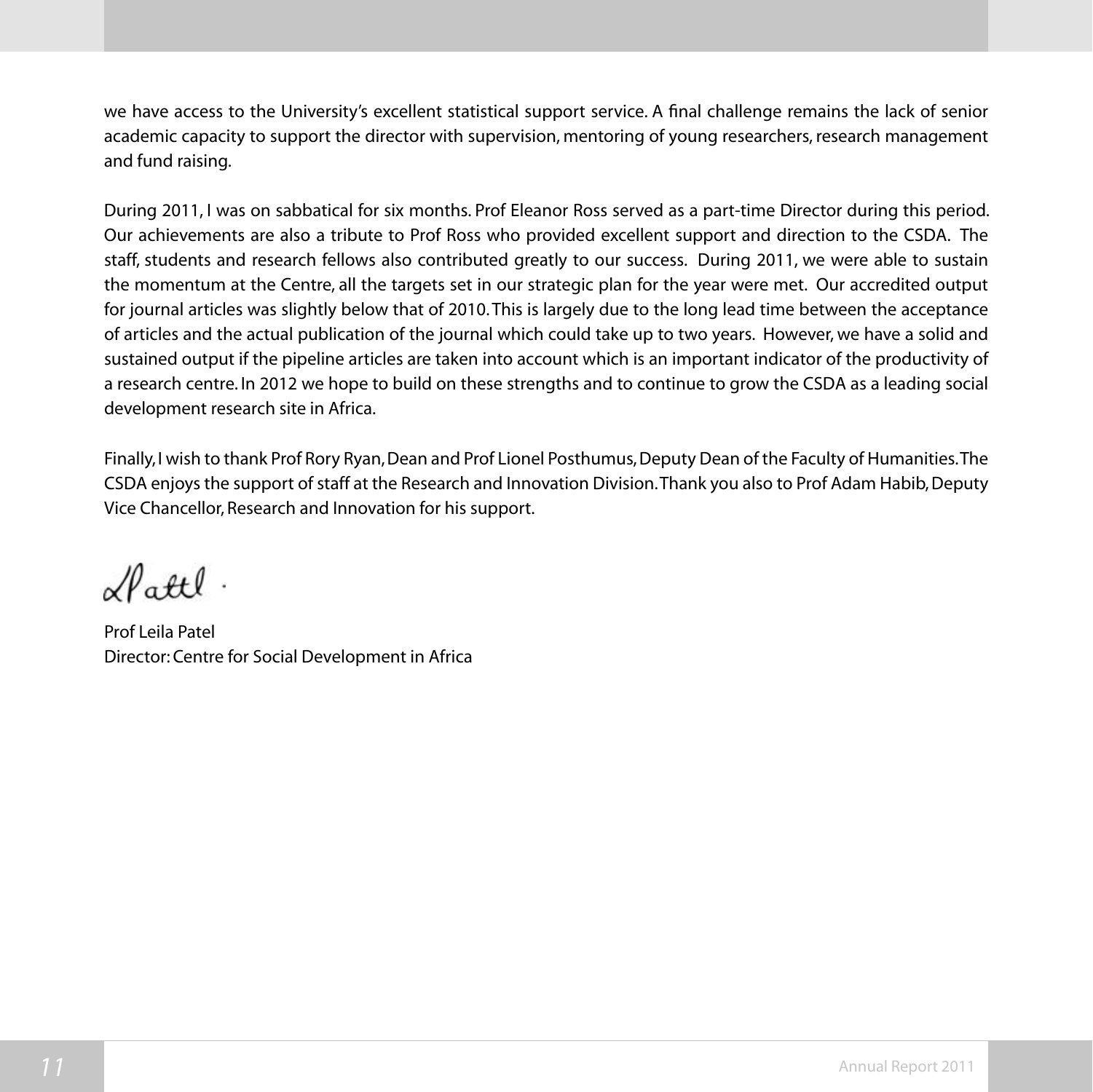# **Research programmes**

The Centre's research activities fall under five main programmes:

- Gender and development
- Poverty and vulnerability
- • Children and youth
- Social policy and social welfare
- Social responsibility

The main achievements of the various programmes are described below.

# *Programme 1: Gender and Development*

There is a growing trend internationally and locally to consider how socially acquired notions of masculinity and femininity including gender relations and power inequalities between men and women shape development outcomes. This theme focuses on understanding the gendered nature of poverty, social protection, social care and welfare programmes with the view to formulating more gender sensitive social interventions.



*Tessa Hochfeld and Sister Gwebu at Simphumlile Clinic in Doornkop*

# **Gender, Social Protection and Development**

#### **A Gendered Impact Analysis of the CSG in South Africa**

Funded by SANPAD, this 3 year project investigates the impact of the child support grant (CSG) on households in Doornkop, Soweto, which is one of the most deprived areas in Johannesburg. The focus of the study is on the social impact of the grants, particularly on gender relations, decision making and the potential of the CSG to promote social transformation through the empowerment of women and the promotion of child well-being. Data analysis of a household survey of 343 homes, the production of a research report, journal articles and research dissemination constituted the main thrust of our work during 2011.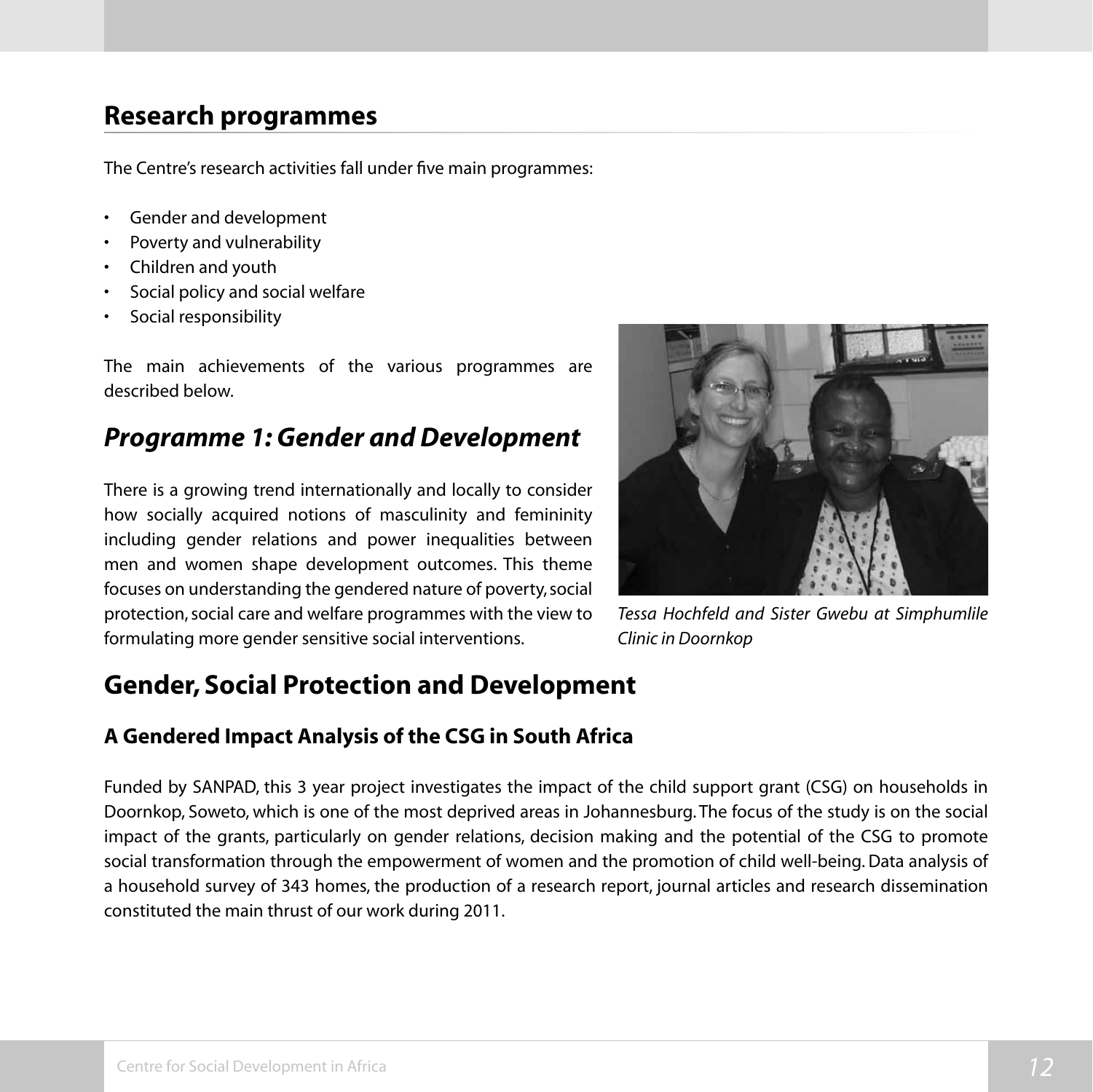#### *Utrecht University Workshop*

The CSDA reference group established two years ago to conducted research on the gendered impact of the CSG held a two day data analysis workshop at Utrecht University in March 2011. The preliminary research findings were rigorously interrogated. A paper on the research was presented by Leila Patel and Tessa Hochfeld at a symposium hosted by Prof Trudie Knjin, Department of Interdisciplinary Social Sciences at Utrecht. The paper was published in the July 2011 issue of an international journal, Gender and Development.

#### *Social Protection and Social Justice Conference*

Tessa Hochfeld presented a paper at the Social Protection and Social Justice Conference held by the Institute of Development Studies at the University of Sussex, Brighton, UK, from 13-15 April 2011. The paper was co-authored with Dr Sophie Plagerson and was entitled: "The social construction of the cash transfer mother in Soweto, South Africa: the emergence of social stigma?" The paper reported on qualitative research focused on particular social impacts of the Child Support Grant amongst recipients in Doornkop, Soweto.



*Tessa Hochfeld interviewing a CSG beneficiary at the SASSA pay point in Doornkop*

#### *Doornkop community feedback meeting*

In February 2011 the CSDA produced a documentary on the CSG research which featured Doornkop community residents speaking about their lives and experiences. In September the documentary was screened for community residents at a Doornkop community feedback meeting, and residents were given a chance to ask questions about the research and about service delivery in general. Our collaborating partners in this meeting were the City of Johannesburg and Humana People to People, an NGO with an office in Doornkop. The meeting initiated massive media coverage across print media, online media and radio broadcasts.



*Community members at a feedback meeting in Doornkop in September 2011*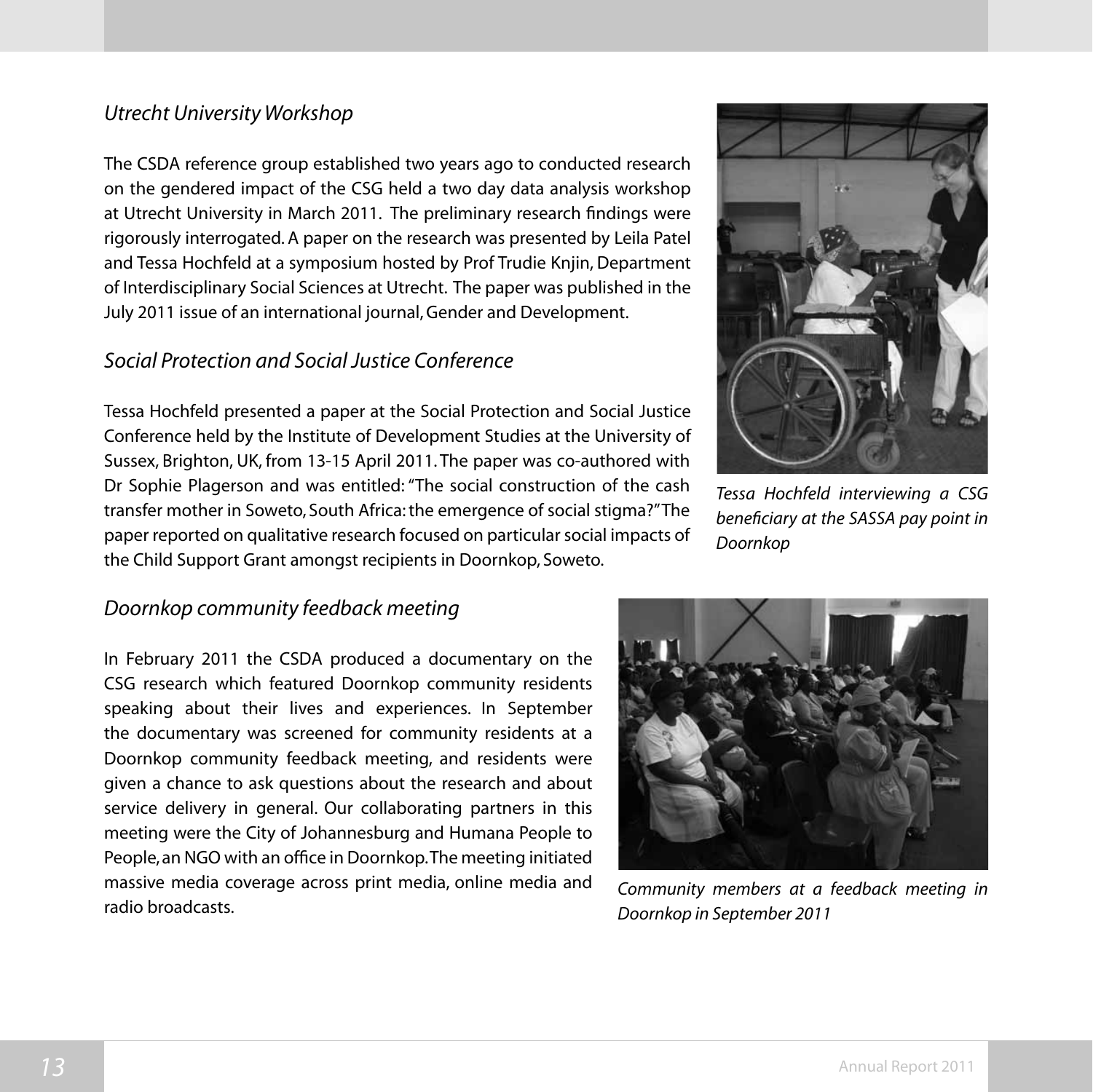#### **Male Beneficiaries of the CSG**

Understanding the gendered nature of the CSG requires us not only to study women who receive the grant, but also to study men's experiences as grant recipients. As only 4% of CSG recipients are men, these fathers are certainly the exception to the 'rule' as grant recipients are predominantly female. We plan to conduct qualitative interviews and a survey of the approximately 7 500 men receiving the CSG in Johannesburg. This project is in the planning stages and will be started in 2012 with as many men that we can find in order to develop an in-depth understanding of the gendered impact of the grant from the male caregiver's perspective.

#### **Sociological Study of Teenage Mothers and the Child Support Grant**

Nhlanhla Jordan, a SANPAD doctoral bursary recipient, is currently pursuing her PhD in the Department of Sociology, UJ. She is examining the question of whether the CSG has any benefits for teenage mothers who are the recipients of the grant. The research will be informed by the manner in which teenage mothers use the grant in order to determine whether they are being empowered and whether their children's well-being improves. Her study is therefore located within the poverty debate and the teenage-mothers' experiences of the child support grant and uses a gender lens.

#### **Cash Transfers and Social Transformation in poor households**

This project is being conducted by Tessa Hochfeld for her PhD in Development Studies at Wits University and is supported by a SANPAD doctoral bursary. The overall aim of this research is to enhance understanding regarding the social impact of the CSG in poor households in Johannesburg in order to refine social policy and contribute to the development of theory on social protection's impact on gender, intra-household relations and decision-making. The primary research question is as follows:

Is the feminist assumption that cash transfers to women increase their power and therefore shift gender relations in the household, borne out by the experiences of women receiving the Child Support Grant in Sophiatown, Johannesburg?

The research is qualitative in nature, and will use narrative inquiry as a means of understanding the participants in the fullness of their lives. The data collection is in the form of in-depth interviews, observations, and group interviews.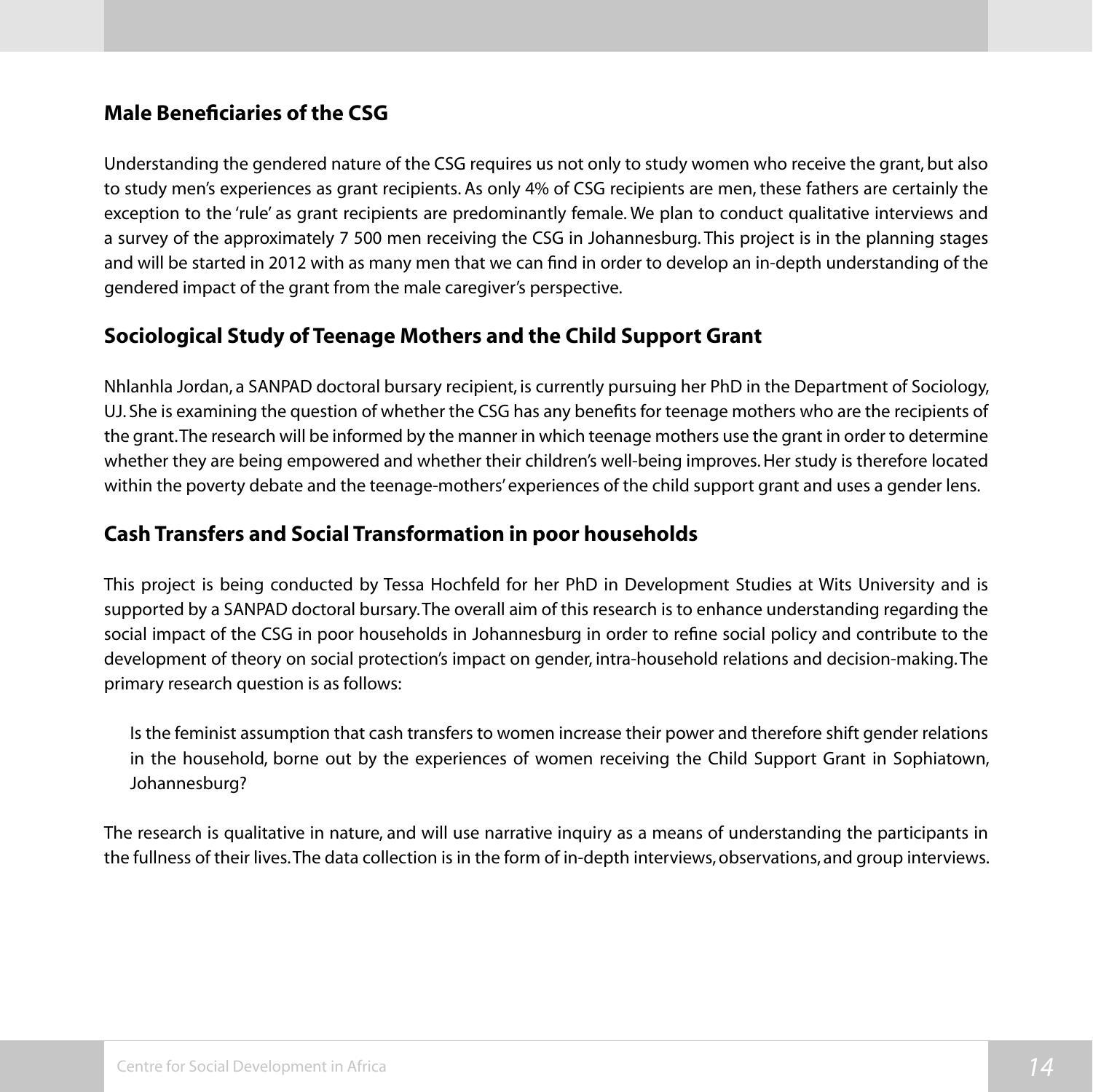# **Fatherhood: A study of absent fathers: meaning, causes, consequences and social dynamics**

This research is in progress in collaboration with Sonke Gender Justice. It explores the social significance of fatherhood and its implications for social policies and development programmes. We are particularly interested in the reasons for the absence of fathers in the lives of children, the meaning of fatherhood and its implications for human development policies and strategies in South Africa. A seed grant was obtained from the Ackermann Pick n Pay Foundation to initiate the study. Focus groups were conducted in Doornkop, Alexandra, Tembisa and Devland with absent fathers in August 2011 and analysis is currently underway.



*A father and his son in Madelakhufa*

# *Programme 2: Poverty and vulnerability*

The CSDA's location in Johannesburg provides the primary context for research in this focus area. Research projects attempt to deepen our understanding of the multi-dimensional nature of urban poverty and vulnerability in Johannesburg and people's responses to their situation. It also attempts to promote understanding of the interconnections between communities locally, nationally and regionally with a view to examining their implications for effective policies and strategies.

# **Poverty and disability**

#### **National Study on Poverty and Disability**

In order to gain a comprehensive picture of how disability and poverty are interconnected in the South Africa context, a national study was embarked on in June 2011. The research will involve data mining of existing national data sets such as the National Income and Dynamics Survey (NIDS) followed by in-depth comparative research in urban and rural contexts. This research builds on earlier CSDA research in this field. Margie Schneider, the lead researcher, is a researcher and social policy specialist in the field of disability. Supported by AusAID, the study will extend from June 2011 to November 2013 and includes bursaries for two students to study at the Masters or Doctoral level.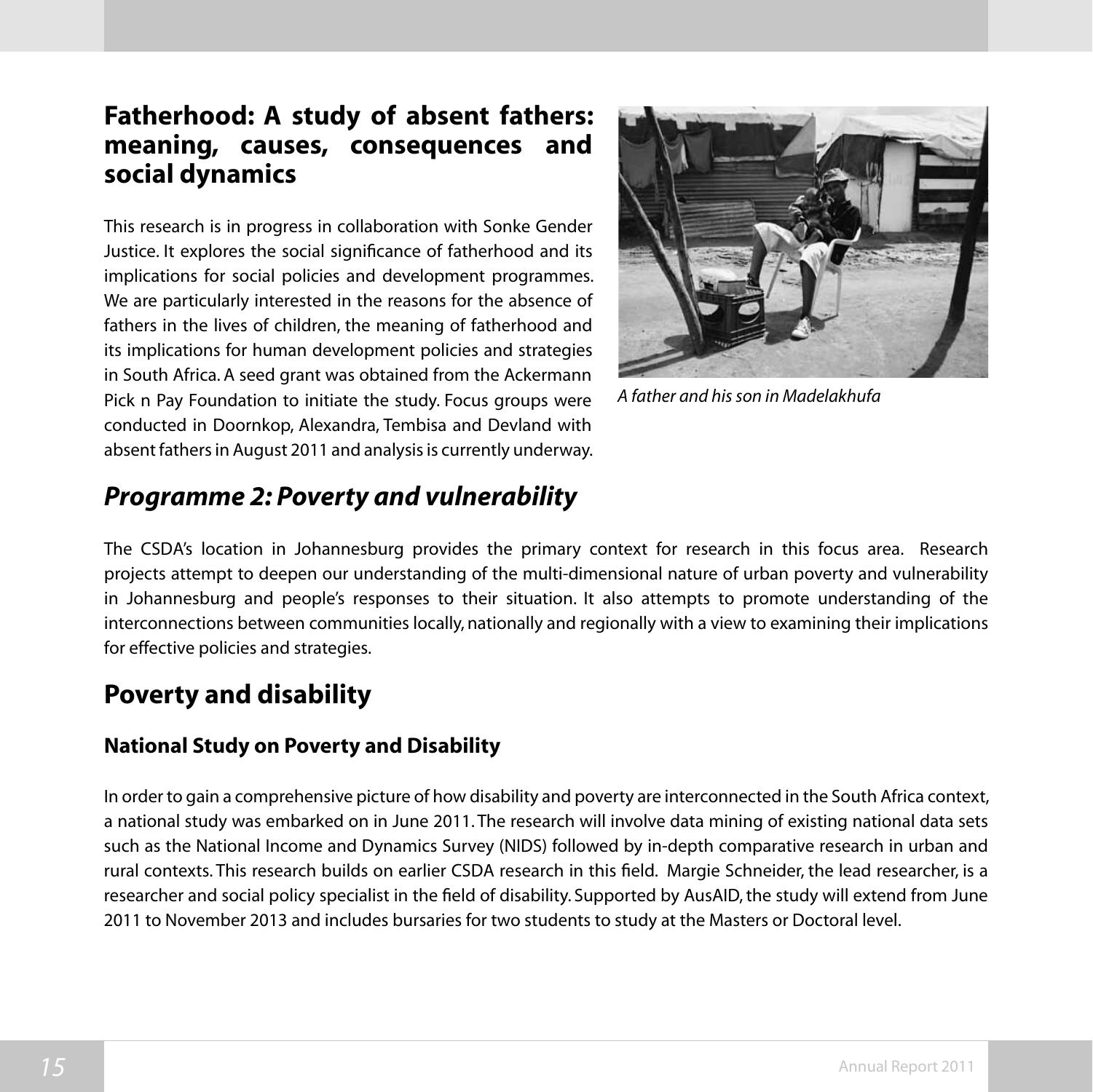#### **Poverty and Mental Health**

Jacqueline Moodley, an NRF bursar and CSDA part-time researcher, is exploring the relationship between depression and resilience in a sample of poor women in Doornkop. Further, the study aims to explore differences in available protective resources between depressed and non-depressed women. Ms Moodley is registered for an MSc in Research Psychology at UJ.

#### **Mental Health and Homelessness in Johannesburg**

Despite the provisions of the Mental Health Care Act of 2002 to provide care, treatment and rehabilitation services for persons who are mentally ill, the problem of homeless mentally ill persons has received scant attention by service providers, policy makers and local authorities. The aim of the study is to develop an understanding of the lived experiences of chronically mentally ill homeless people who live on the streets in Hillbrow, Johannesburg, with the view to making recommendations for appropriate treatment and support services. This ethnographic study is being conducted by Unotida Moyo towards her MA by research in Social Work.

### **Zimbabwean Economic Migrants in Johannesburg: Transnationality and its Implications for Social Policy**

Admire Chereni's doctoral project is nearing completion.He explores how notions of belonging among Zimbabwean migrants in Johannesburg are sustained across national borders and how it impacts on family relations. Fieldwork was conducted in both South Africa and Zimbabwe. Recommendations are made for social protection policies in a regional context with a focus on the rights of migrants.

# **Poverty and Livelihoods**

#### **Sustainable Livelihoods and Wetlands in Zimbabwe**

Using two case studies located in Zimbabwe's Mazowe Catchment, CSDA doctoral fellow Admire Chereni set out to identify the drivers of wetlands degradation and examine the institutional consequences of, and responses to, shifts in resilience of wetlands-based commons. The project aims to observe and analyse how arrangements and processes at different social and institutional levels interact with each other in local communities to shape governance outcomes in wetlands-based social-ecological systems. Participatory methods (including focus group discussions, in-depth interviews and observation) were used in combination with quantitative methods appropriate to rural communities.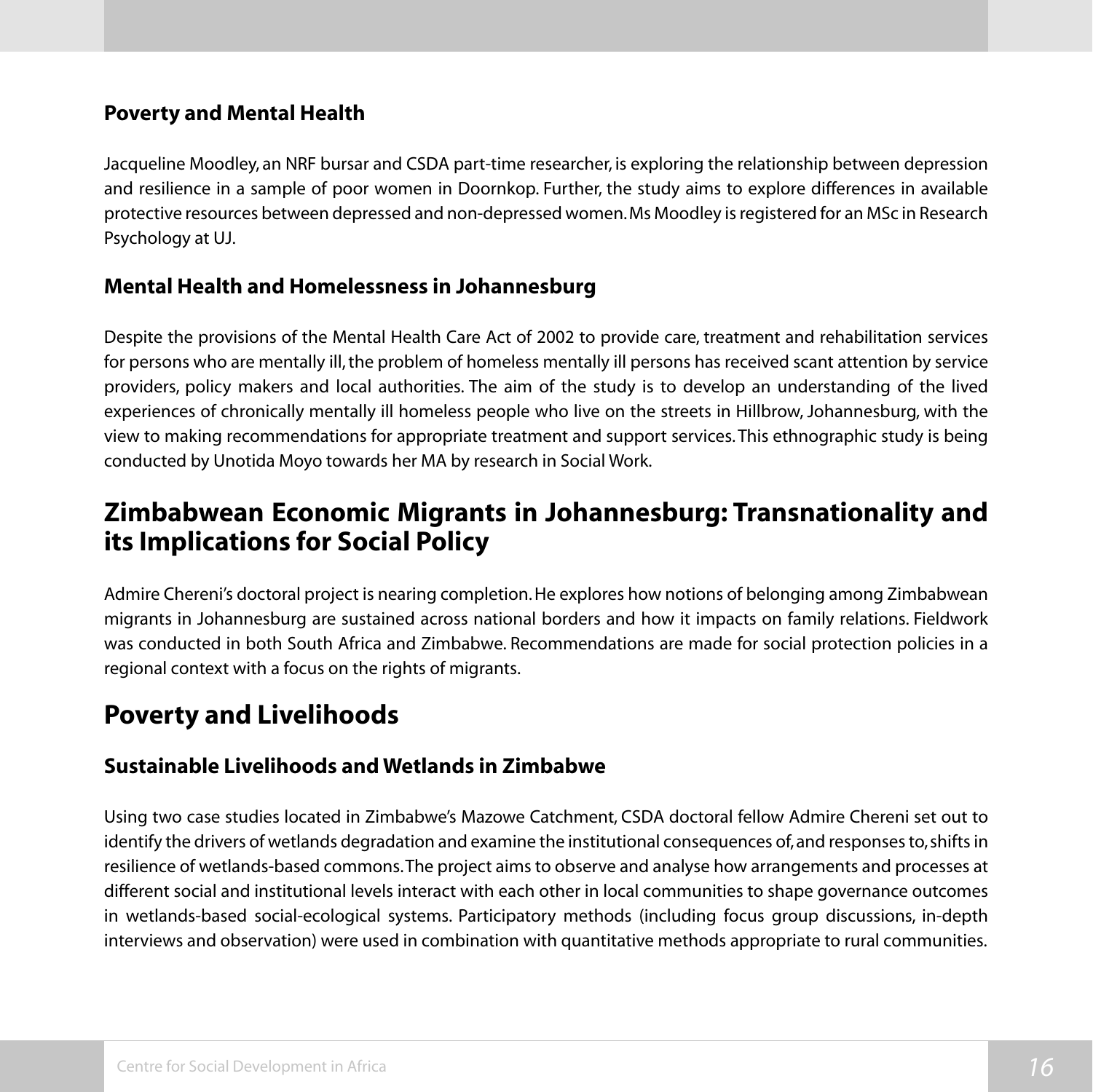The study will contribute to practical knowledge that could inform the redesigning of local institutions to confront unsustainable shifts in wetlands resilience. In addition, a schematic representation of local institutions governing wetlands, their linkages and interaction with macro-level institutions and incentives will be produced. The research is supported with a grant from the International Foundation for Science (IFS), Sweden.

# *Programme 3: Children and Youth*

Despite a high level of commitment to promoting the needs and rights of children and youth in South Africa, many challenges remain in translating these commitments into practical social development programmes. This research programme attempts to, first, understand the intersection between local and global factors and how these shape child welfare practice, policies and research priorities. Second, it provides support to NGOs, government and international agencies attempting to address key practice challenges to meet the needs of vulnerable children. Finally, research is also directed at gaining insight into the challenges faced by out of school youth who are not employed



*A boy from the research in Madelakhufa*

or in educational programmes and how they define and negotiate risk in under-privileged communities. All the projects in this research programme are geared to understanding local problems and seek to find solutions that resonate with these realities, build on strengths and address critical challenges.

#### **South African Child Welfare Trends and Drivers 2001 – 2010**

South African child welfare organizations operate in a changing and challenging environment, impacted by both local and global factors. A CSDA research fellow, Dr Jeanette Schmid, is leading a study to establish what the trends are in child welfare practice in post-apartheid South Africa, and what has driven these developments locally and internationally. The analysis is based on primary data from a survey of child welfare organizations and thematic textual analysis of journal articles in two South African social work journals including a study of global trends in the international literature. It is hoped that the research will aid child welfare managers and practitioners, policymakers and academics to focus their energies for change at the most appropriate points. The research results should also be useful to policy makers outside South Africa.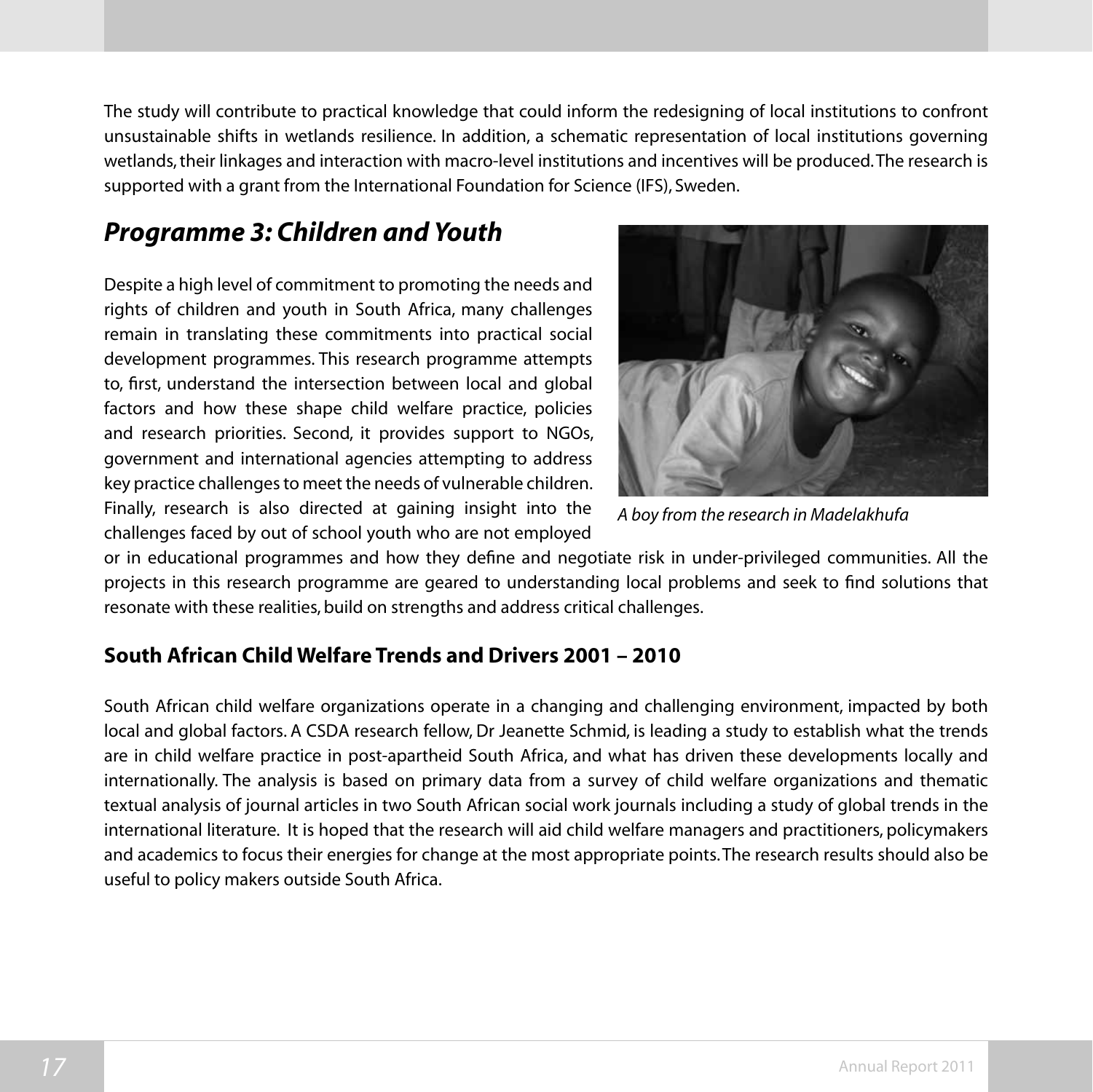#### **Conceptual Framework for Psychosocial Support for Children Orphaned and made Vulnerable (OVC) by HIV and AIDS**

In view of the severe psychological distress experienced by children orphaned by Aids, a consortium of nongovernmental organisations, the Department of Social Development and UNICEF South Africa developed a conceptual framework containing guidelines and standards to inform service provision. OVC face grave psychosocial problems that need to be addressed such as shame, stigma, discrimination, bullying, relationship problems, depression, suicidal ideation and conduct disorders among others. It has been argued that the most powerful form of psychosocial support is provided by families, friends, teachers and community members. The focus is therefore on strengthening families and communities caring for vulnerable children. The document was compiled by Prof Eleanor Ross in consultation with a reference group. The framework is informing a national consultative process with all role players working with children under the auspices of the Department of Social Development.

#### **Youth in Transition: Risk and Identity**

The youth in transition study is aimed at understanding how young people who are making the transition between leaving school and finding employment negotiate their identity through various social networks. This ethnographic study was conducted in Madelakhufa on the East Rand. The findings could provide data on understanding environmental risks and risk behaviour among young people that could inform social development policies and programmes. The research is linked to Lauren Graham's doctoral study and is in its final phase.



*Lauren Graham conducting research in Madelakhufa*

# *Programme 4: Social Policy and Social Welfare*

This theme addresses contemporary social policy developments and issues nationally and in the Southern Africa region. This is achieved through building research networks, the organisation of symposia, conference presentations and the production of journal articles and special issues on a range of topics.These address, for example, issues such as social protection in Africa, comparative studies of welfare policies and its consequences for poverty and inequality, the development of welfare indicators and the role of social policies in bridging social and economic divides.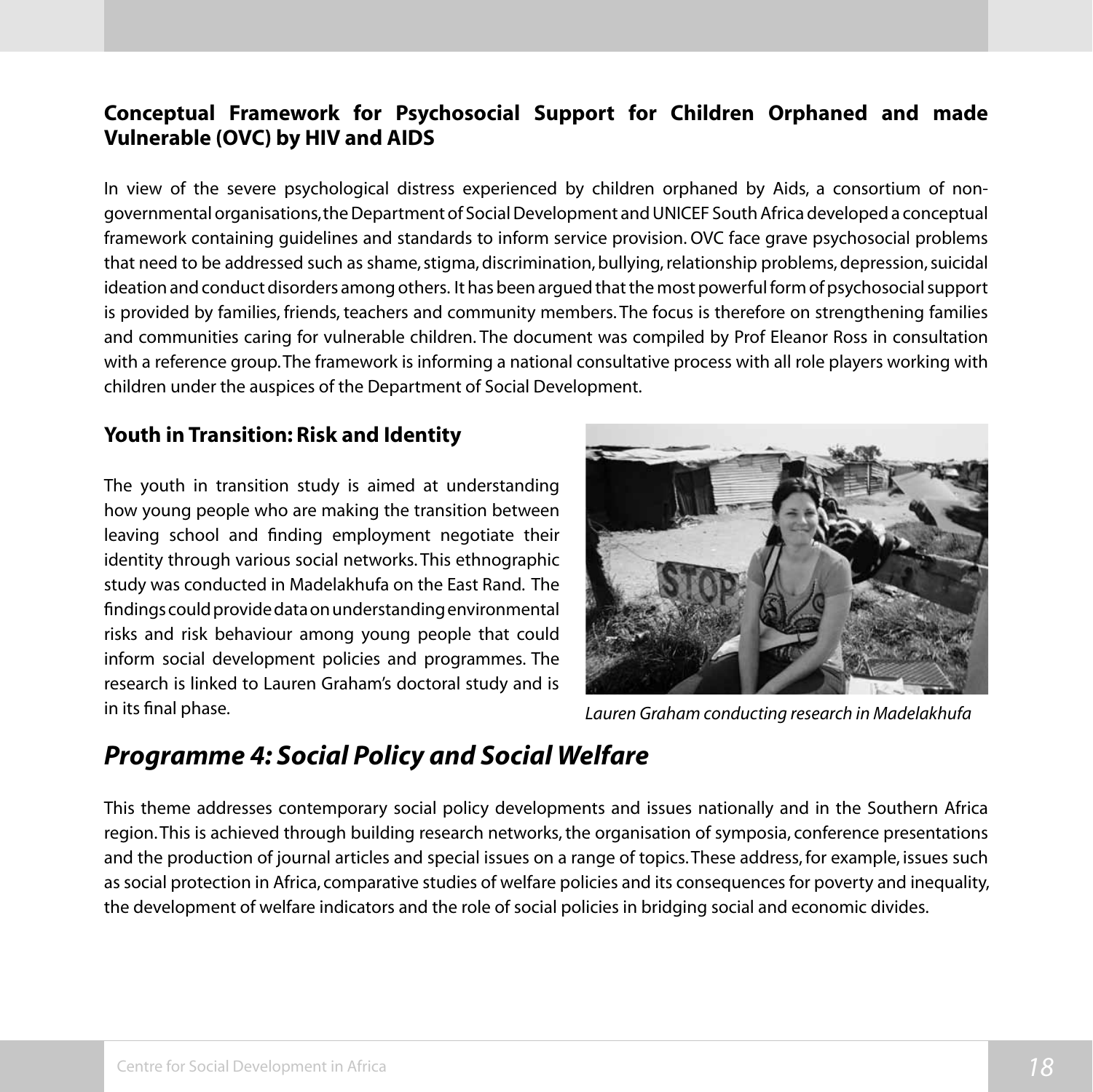#### **Social Protection in Africa**

An international symposium was convened on "Social Protection in Southern Africa: New Opportunities for Social Development" on 24-25 May 2011. The symposium intended to promote South-South cooperation, dialogue, innovation and learning on how best to apply successful policies and practices in an African context. The symposium was attended by local and international researchers engaged in research on social protection. It is envisaged that a special issue of an international journal will be published in 2013. The symposium was convened by Leila Patel, James Midgley and Marianne Ulriksen.



*Prof Adam Habib and Prof James Midgley at the opening of the International Symposium on Social Protection in May 2011*

#### **Welfare policy development in a comparative perspective**

How have economic transformation and domestic politics impacted on welfare policy development in better-off African countries? Are pro-poor strategies and targeted social protection sufficient to substantially decrease poverty and inequality in Africa? How has the recent global financial crisis impacted on social policy development? Why are taxation and social transfers so limited in Botswana,for instance, despite consistent levels of growth?

These are some of the questions discussed in a range of articles that contribute to understanding social protection and poverty in Southern Africa. This work is also pertinent to the development of theoretical knowledge of welfare policy in both the North and the South. The articles use a range of different methods from a case study of Botswana, comparisons of Mauritius and Botswana as well as cross-country statistical analyses. See articles by Marianne Ulriksen in reference list.

#### **The Missing Middle: Social Contract for Social Policy Development**

South Africa, along with many of her neighbours, struggle with challenges of social divisions and economic disparities. Social policies are increasingly promoted as a tool to overcome structural inequalities. However, the current focus on pro-poor social policies may fail to bridge social and economic gaps, simply because large groups above defined poverty levels are overlooked. This project aims to contribute to correcting this oversight by analyzing how social policies can address economic inequalities and manage social diversity in South Africa. Dr Marianne Ulriksen is a postdoctoral fellow at the CSDA and the lead researcher on this project.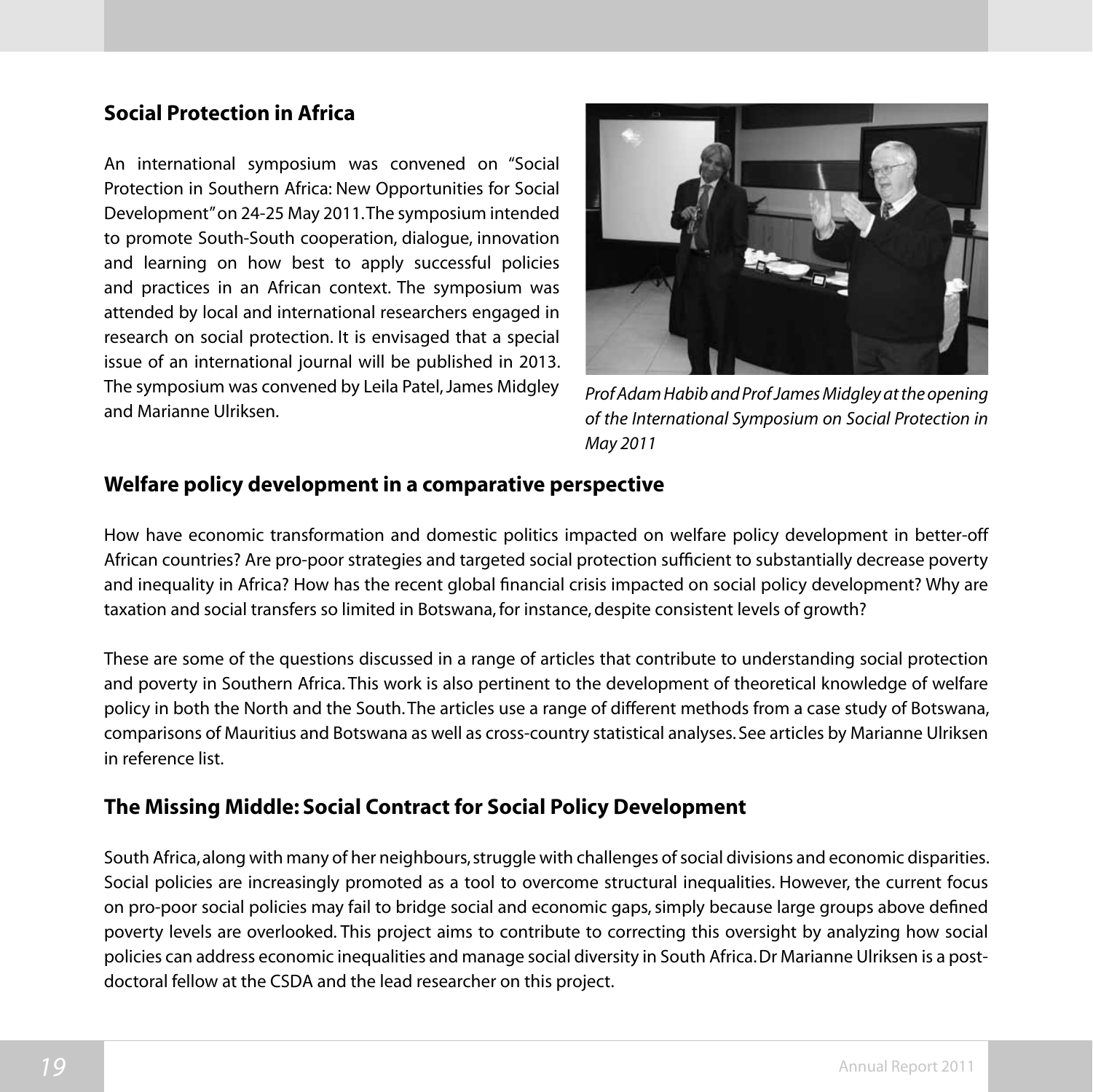#### **Social Development Indicators for the NGO sector**

More than a decade after the adoption of the government's developmental welfare policy, there are no nationally agreed indicators to measure the impact of the transformation of welfare services. South Africa has a vast network of non-governmental organizations (NGOs) delivering welfare services on behalf of government. These organizations currently provide regular statistics to provincial and national governments on the nature and scope of service delivery. Such data are, however, seldomly analyzed and interpreted against a set of national indicators that can be used to measure progress. The aim of the study was to advise the National Council of Social Services (NACOSS) on the design and testing of a composite set of indicators to measure progress toward achieving the transformative vision and goals of the policy. This collaboration was completed in August 2011.

# *Programme 5: Social Responsibility*

The CSDA's niche expertise on social development has resulted in requests for evaluation research from corporate social responsibility programmes. We engage in those evaluations that resonate with our core themes and focus.

#### **Tiger Brands Foundation's school feeding scheme: Pilot phase evaluation**

The Tiger Brands Foundation is a not-for-profit organisation set up by Tiger Brands as part of its broad-based black economic empowerment deal. The Foundation is a recipient of dividend pay outs linked with its share ownership and has been set up primarily to implement feeding programmes in schools around the country. The Foundation is currently implementing a pilot feeding scheme in six schools in Alexandra township, Johannesburg. In order to assess whether the feeding scheme is having the desired impacts on learners, an independent evaluation of the pilot programme will be conducted by the CSDA over the period August 2011 – July 2012.

#### **Developing a monitoring and evaluation system for the Xstrata corporate social investment programme**

Xstrata is a multinational mining company that has been in South Africa since 2004. From that time it has also been involved with corporate social investment (CSI) projects. The company has two major divisions, Coal and Alloys, and both have CSI initiatives which are run autonomously. Xstrata requires a monitoring and evaluation system which will enable the company to measure the sustainability of CSI projects and the impact of the projects, including the actual impacts and unintended consequences. Both quantitative and qualitative impacts need to be researched in a credible, scientific manner. A monitoring and evaluation system is required to straddle both Coal and Alloy CSI projects, and its development, funded by Xstrata SA, will be undertaken by the CSDA. The development of a monitoring and evaluation framework has three phases: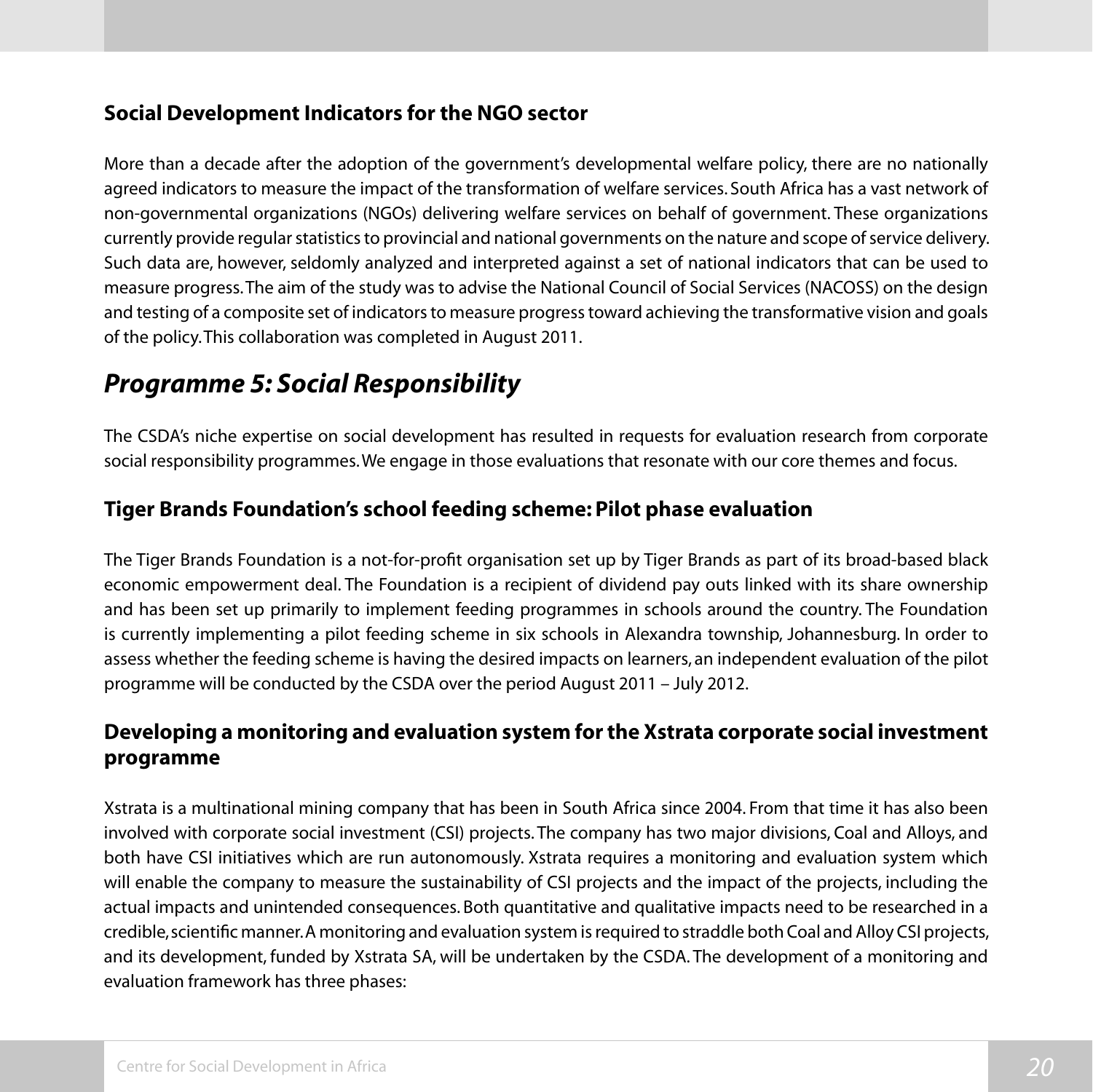- • *Phase One:* Situation Analysis of the current status of Xstrata's CSI programme and M&E system with a view to identifying strengths and gaps.
- • *Phase Two:* Development of a Conceptual Framework for the M&E system including indicator development.
- Phase Three: Piloting and testing of indicators in the field and finalisation of the M&E system. In this process, CSI managers will be trained to use the tools.

#### **An evaluation of the Murray & Roberts BBBEE Community Trust**

Murray & Roberts, a leading company in the engineering and construction sector, is also a key player in South Africa's social development agenda through the community trust component of its broad-based black economic empowerment (BBBEE) deal. Through the community trust, Murray & Roberts funds seven NGO partners to conduct programmes aimed at meeting the needs of a range of beneficiaries and reducing poverty and vulnerability. As the initial five year period of the contract is almost complete, the CSDA reviewed the Murray & Roberts community trust and the contribution and reach it has in the country. The project was completed in 2011.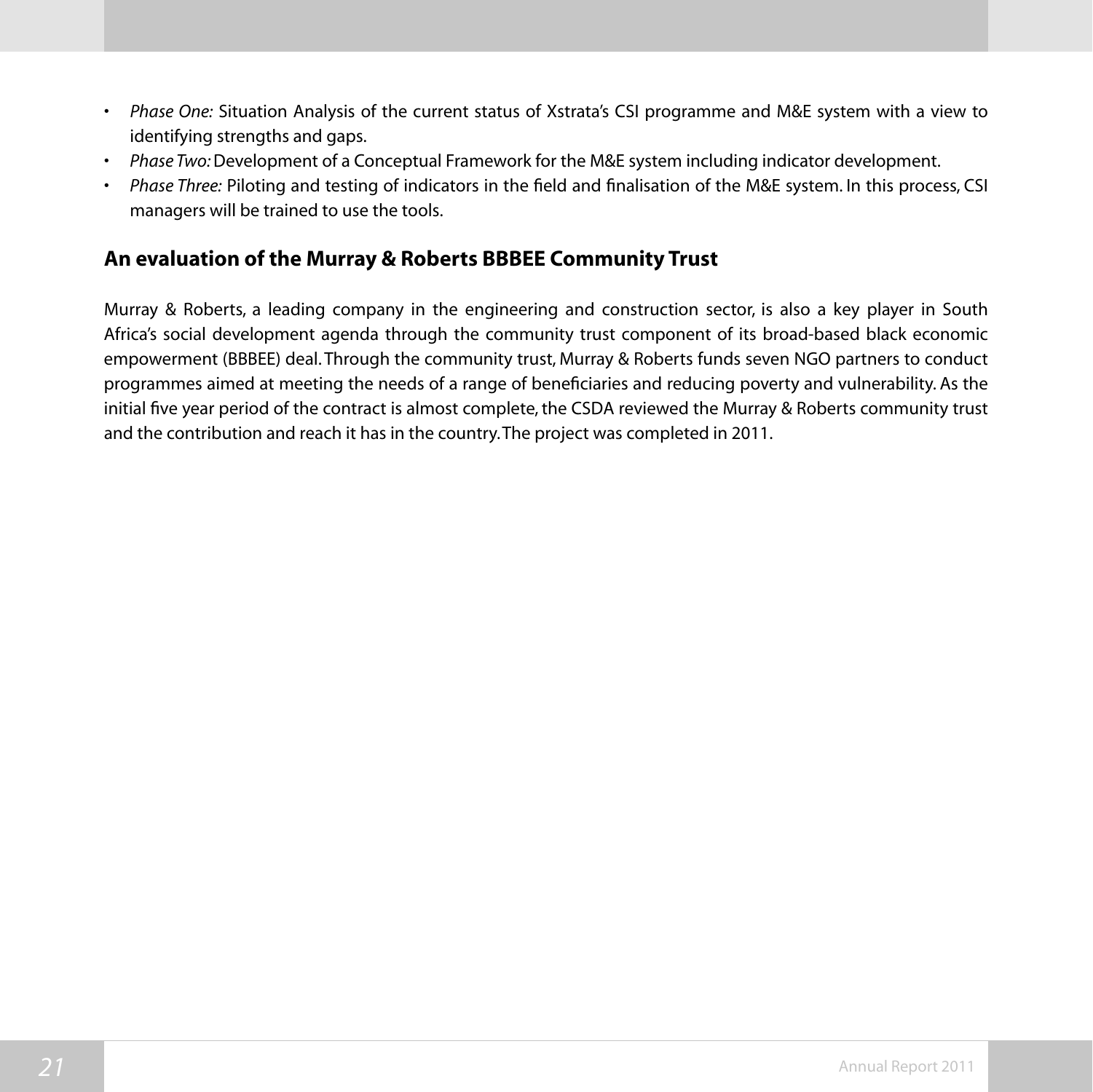# **Other CSDA activities**

#### *The Helen Joseph Memorial Lecture*

UJ's Vice-Chancellor Prof Ihron Rensburg and the Dean of UJ's Faculty of Humanities, Prof Rory Ryan, hosted the fifth annual Helen Joseph Memorial Lecture in collaboration with the CSDA and Sonke Gender Justice on 10 August 2011. The speaker was Dr Gary Barker, International Director of Instituto Promundo-DC, a Brazilian NGO involved with engaging men in gender equity, health and the reduction of violence and conflict in Latin America, the United States, sub-Saharan Africa and Asia. The lecture was entitled "Men and Gender Equality: Between the Urgency and the Confusion". See http:// www.uj.ac.za/EN/Faculties/humanities/researchcentres/ csda/events/HelenJoseph/Pages/home.aspx



*Mrs Amina Cachalia, Dr Gary Barker, Prof Leila Patel, Prof Rory Ryan and Mr Achmat Dangor at the Helen Joseph Memorial Lecture, 10 August 2011*

#### *CSDA seminar series*

Chaired by Prof Leila Patel, the CSDA seminar series continued successfully through 2011, with all seminars being presented by distinguished international scholars. All seminar presentations can be accessed at http://www.uj.ac.za/ EN/Faculties/humanities/researchcentres/csda/events/seminars/Pages/home.aspx

- Barrientos,A., Lloyd-Sherlock, P., Moller,V., Saboia,J.& Mase,J.(2011) *Ageing, wellbeing and development: A comparative study of Brazil and South Africa*. Presentation at CSDA Seminar Series, 24 March 2011, University of Johannesburg, Johannesburg, South Africa.
- Canda, E. & Canda, H-J. (2011). *Spirituality and Health Resilience*. Presentation at CSDA Seminar Series, 22 March 2011, University of Johannesburg, Johannesburg, South Africa, co-hosted with the Department of Social Work, University of Johannesburg.
- Hutchinson, A. (2011). *Coping strategies for social well-being and social development intervention: Women and unintended pregnancy in Mozambique*. Presentation at CSDA Seminar Series, 1 September 2011, University of Johannesburg, Johannesburg, South Africa.
- Kreitzer, L. (2011). *Culturally relevant social work curriculum in Africa: Historical issues and practical implementation for the future*. Presentation at CSDA Seminar Series, 3 March 2011, University of Johannesburg, Johannesburg, South Africa.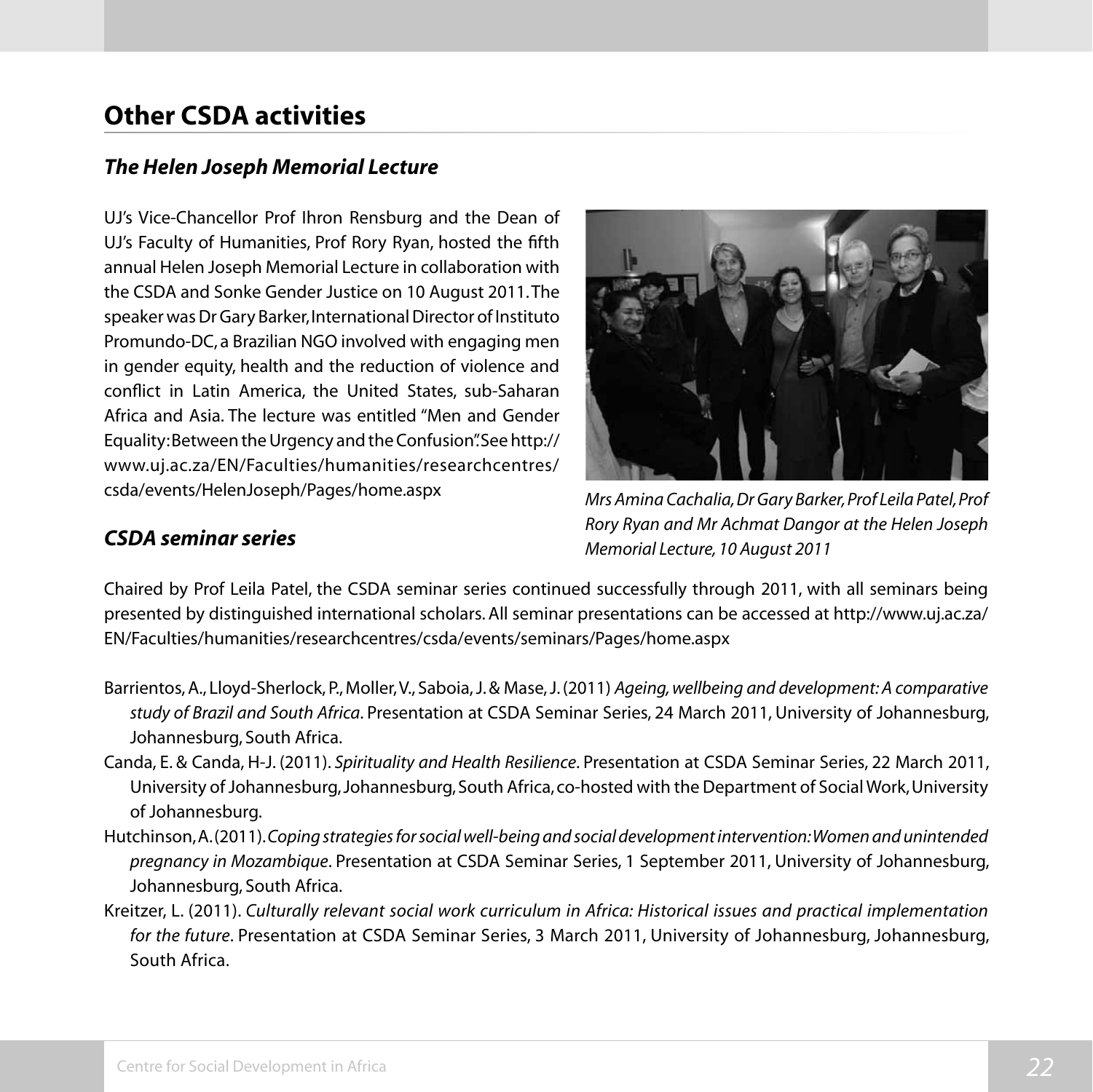Pinkerton, J. (2011). *The outcomes wand and wicked problems – some cautionary comments on evidence based policy and practice*. Presentation at CSDA Seminar Series, 6 October 2011, University of Johannesburg, Johannesburg, South Africa.

#### *Awards and Scholarships*

#### **New Generation Scholarship**

Lauren Graham was a recipient of the prestigious New Generation Scholarship, awarded by the UJ's Vice-Chancellor, Prof Ihron Rensburg. The New Generation Scholarship aims to renew and lay the foundation for the creation of a more diverse generation of UJ academics and scholars.

#### **SANPAD Doctoral Bursary and Research Capacity Initiative**

Tessa Hochfeld and Nhlanhla Jordon are the recipients of SANPAD Doctoral Bursaries for research on Gender and Social Protection. Tessa Hochfeld's study is on "Cash Transfers and Social Transformation: How do Women Receiving the Child Support Grant in Sophiatown, Johannesburg experience intra-household gender relations?" Nhlanhla Jordon's study is a "Sociological Study of Teenage Mothers and the Child Support Grant".

The SANPAD Research Capacity Initiative (RCI) is a 7 week long programme, run over a year, which is designed to give intensive input around the proposal writing process for doctoral students. The main focus is on research methodology, both qualitative and quantitative, but it also covers the process of conceptualizing the research design, research writing skills, the ethics of research, and other topics germane to writing a research proposal. In 2011, Lauren Graham graduated from the fellowship.

Nhlanhla Jordan was also awarded the SANPAD fellowship to promote publishing and writing skills of postgraduate students. The outcome of this capacity building is a journal article published in an accredited journal.

#### **National Research Foundation Scholarships & Grants**

Nhlanhla Jordon and Jacqueline Moodley were recipients of the National Research Foundation (NRF) scholarships for doctoral and master's studies, respectively. Further, Leila Patel was awarded a five year grant to support rated researchers. In addition, Marianne Ulriksen received a 2 year funded post-doctoral fellowship.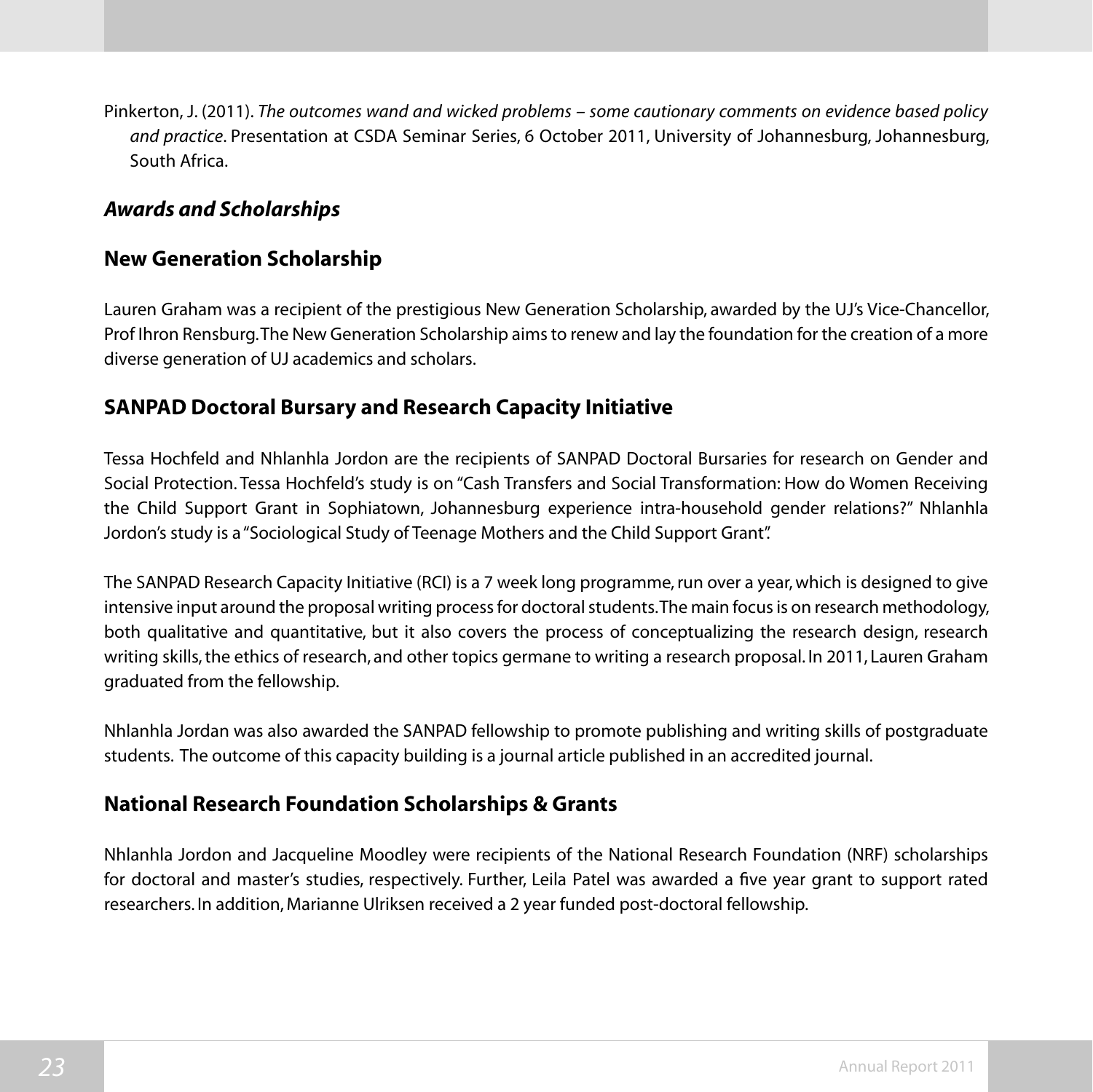#### **Other Awards**

Lauren Graham and Admire Chereni received scholarships to support their Doctoral research. Lauren's research was supported the Pierre Joubert Fund and Admire Chereni received The ZEIT-Stiftung Ebelin und Gerd Bucerius Foundation Scholarship in Migration Studies.

#### *Writing group and publishing workshops*

The CSDA has established a writing group for staff members to improve writing skills and facilitate publication outputs. The writing group draws together CSDA post-doctoral fellows, post-graduate students, and other interested UJ staff and provides a supportive and constructive forum to discuss proposals, draft articles, challenges of addressing critiques from reviewers, and, also, occasionally, a specific topic – such as the recent evaluations and debate on the Millennium Development Goals. The writing group meets regularly and brings together staff and colleagues in a common pursuit of improved academic outputs – everyone benefits from the opportunity to assess the work of others in a cross-disciplinary forum and from the specific comments and suggestions to their own writing. In addition, it gives invaluable insights into each other's work and creates ideas for future projects at the CSDA. The group was led by Marianne Ulriksen.

#### *Postgraduate supervision and capacity building*



The CSDA continues to provide postgraduate supervision to masters and doctoral students. The supervision strategy provides opportunities for masters and doctoral students to conduct research on Centre-based projects. Supervision is provided by Centre staff in cooperation with colleagues from a range of other disciplines in the Faculty of Humanities.

Congratulations to Dr Shaheda Omar who obtained her D Litt. et. Phil in 2011 for a thesis entitled"A Study of Child-on-Child Sexual Abuse of Children under 12 Years"

Prof Patel is supervising the doctoral studies of Henry Mushungu, Admire Chereni and Lauren Graham. Co-supervision wasprovidedforthedoctoralstudies of Shahanna RasoolwithOxfordUniversity.Ms Rasool hassuccessfully completed her thesis. All the remaining students are in the final stages of their theses. Unotida Moyo is a master's candidate also under supervision by the Centre. Nhlanhla Jordon and Tessa Hochfeld, doctoral candidates, and Jacqueline Moodley, a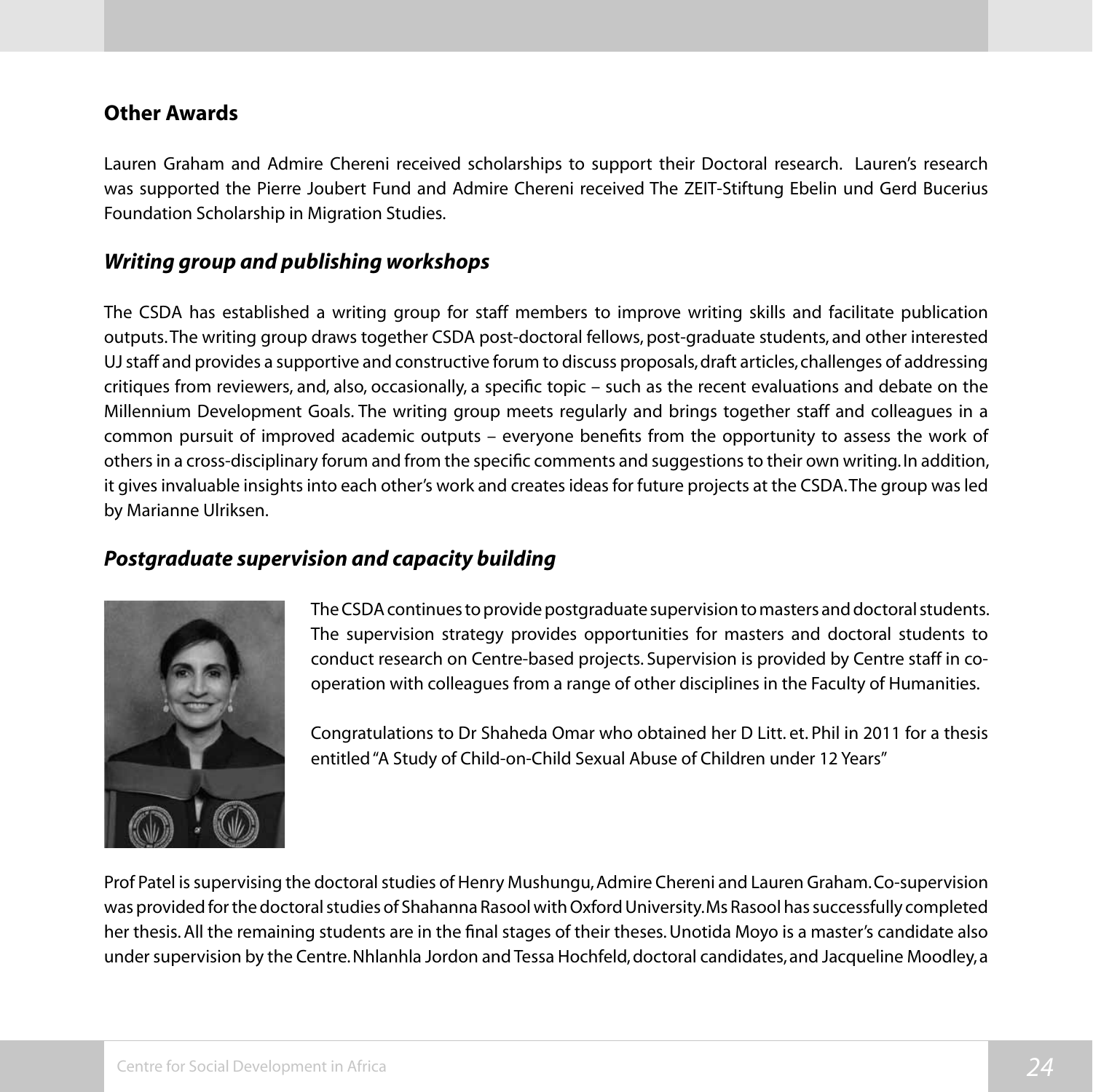master's candidate, are conducting research on centre projects and are supervised by the UJ Department of Sociology, School of Social Sciences at Wits University, and the UJ Department of Psychology, respectively.

#### *Exchange Visitors/Students*

In February 2011, the CSDA hosted **Prof Linda Kreitzer**, an associate professor at the University of Calgary, Edmonton, Alberta, Canada. In 1994, Prof Kreitzer went to Ghana to teach social work at the University of Ghana, Legon. It was through this experience that she became interested in the development of appropriate social work curricular in Africa.Her PhD research critically examined the social work curriculum at the University of Ghana and its relevance to Ghanaian society. Recently, Prof Kreitzer worked on getting ASWEA's historical social work documents back to Africa so that the history of social work in Africa could be researched and taught to African students. Her book "Social Work in Africa: Exploring Culturally Relevant Education and Practice in Ghana"was published in 2011.

**Dr Jeanette Schmid**, a CSDA research fellow based in Switzerland, visited the Centre in February this year. She gathered data for her research study on global and national child welfare trends. This involved interviews with members of the child welfare movement and international agencies and academics. A postal survey was also conducted.

**Dr Marianne S. Ulriksen** lectured at the Aarhus University Summer School in Denmark in July. She lectured Masters students on'Financing Development in Africa:Aid and its alternatives'

A visiting scholar, **Dr Aisha Hutchinson**, spent eight weeks at the CSDA in the second semester. She is a qualified social worker and holds a Post-Doctoral Fellowship from the Economic and Social Research Council (ESRC) at the University of Southampton in the UK. Her work while at the CSDA focused on writing a journal article from her PhD research, which was on coping strategies of young women in Mozambique dealing with unintended pregnancies. In addition, she provided valuable inputs on quantitative data analysis at the CSDA, presented two university seminars, and initiated working relationships with South African academics that could result in future research collaboration.

**Lauren Graham**, the CSDA's New Generation Scholar, visited Queen's University Institute for Child Care Research (ICCR) in Belfast, N. Ireland for a short exchange visit in September. Lauren used the time to finalize her PhD and she engaged with researchers in the field of youth studies at Queen's University and the National University of Ireland, Galway's Child and Family Research Centre (CFRC). Lauren also presented her research at the ICCR and the School of Sociology, Social Work and Social Policy at Queens.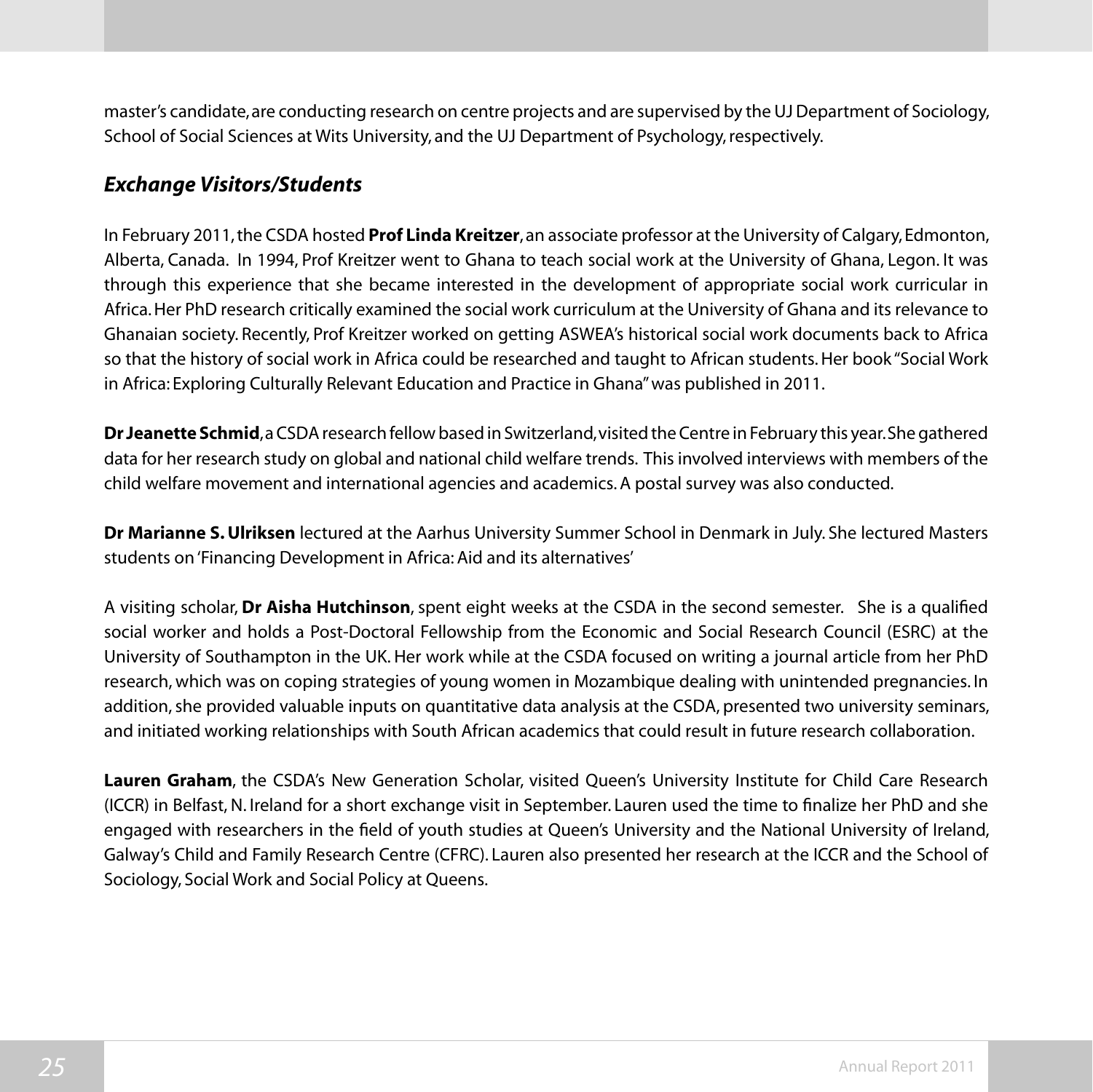

*CSDA staff and visiting scholars Prof Linda Kreitzer and Dr Jeanette Schmid*

#### *Book launches*

In February 2011, the ILO/UNDP launched its book on *Successful Social Protection Floor Experiences*, following a meeting in Turin Italy in 2010. Prof Leila Patel's contribution to this publication is a chapter entitled *Child Support Grants: A South African case study*. The book provides excellent case studies of social protection programmes in the Global South. www.ilo.org/gimi/gess/RessFileDownload.do?ressourceId=20840

June 2011 saw the launch of the Edward Elgar Publication titled *Colonialism and Welfare: Social Policy and the British Imperial Legacy*. This publication shows that social welfare today cannot be understood without understanding the legacy of the British Empire. The book has been edited by Prof James Midgley (Harry and Riva Specht Professor at the University of California, Berkeley and Honorary Professor of Social Development at the CSDA) and Prof David Piachaud (Professor of Social Policy, London School of Economics). Prof Leila Patel contributed a chapter on *Race, Inequality and Social Welfare: South Africa's Imperial Legacy* to this book.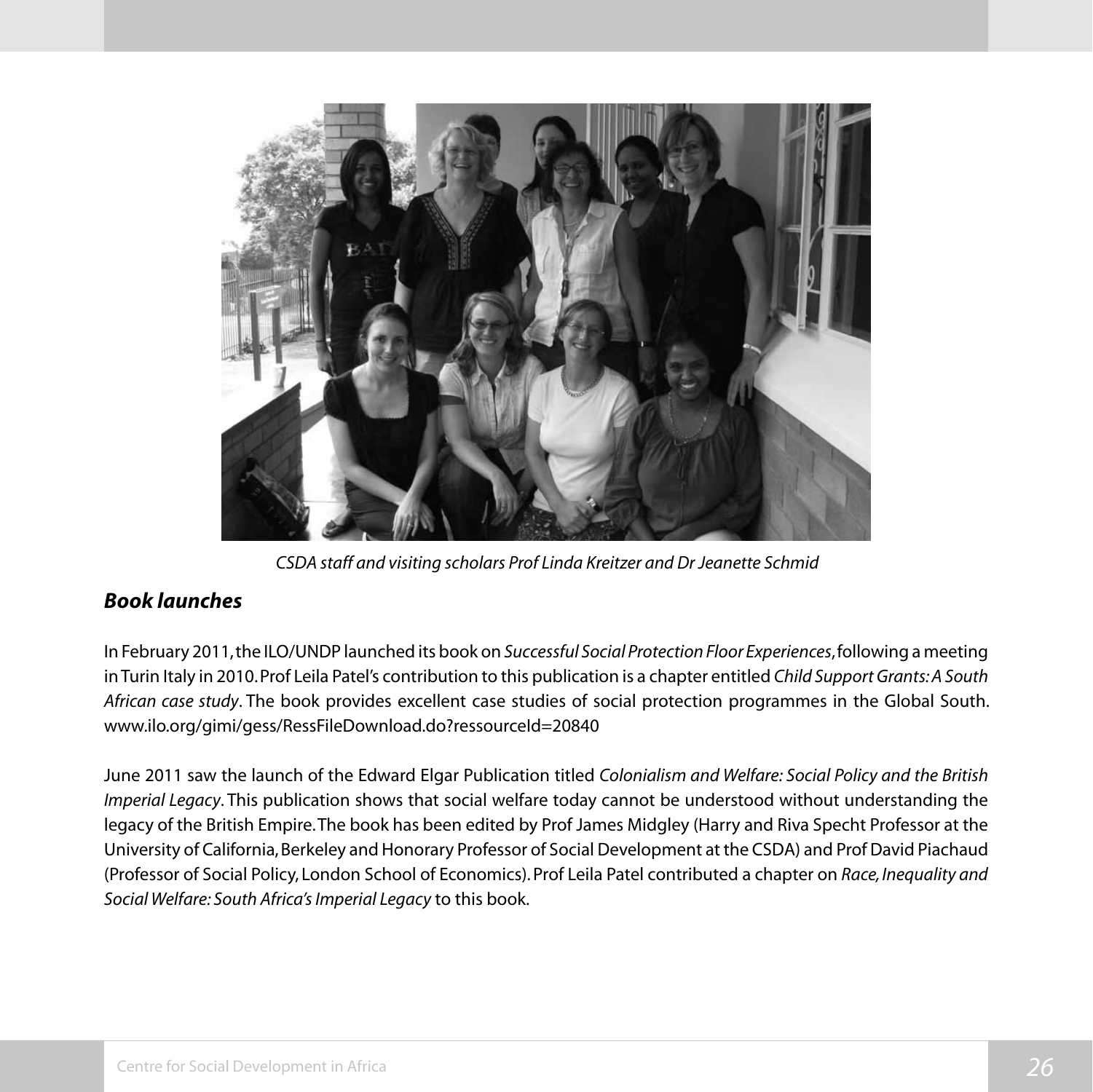#### *City of Joburg reviews its Orphans and Vulnerable Children (OVC) Strategy: Motheo Wabana*

In April 2011, the City of Johannesburg's OVC unit conducted a review of its five year strategy. The one day seminar examined SA's nationalframework forOVCs and internationaltrends affectingOVCs.Prof Leila Patelpresented research findings of the context of childhood in Joburg's poorest wards. UNICEF, the Department of Social Development, NGOs and representatives from other local level sectors in the City of Joburg contributed to the strategic policy review.

#### *Mayoral Legotla, City of Johannesburg*

Leila Patel's presentation in July 2011 aimed at informing the City's strategic planning workshop hosted by the newly appointed Mayor of Johannesburg, Mr Parks Tau. The paper drew on the CSDA's research on poverty and vulnerability in some of the poorest wards in Johannesburg. Follow up presentations and meetings were held with the City's community and human development divisions. The focus of these meetings were to explore the synergies between the CSG and the City's Social Package that provides access to basic services for indigent persons including the targeting of their social development programmes in the poorest wards of Johannesburg.

#### *Website*

The website www.uj.ac.za/csda has undergone reconstruction. It continues to provide regular updates and access to information about the Centre's activities and publications. Despite the new website not being fully operative, there were 4510 page views based on data supplied by Google analytics. In 2012, we hope to achieve full open access of all research output.

#### *Media coverage*

In view of the topical nature of social grants, our dissemination of the research on the Child Support Grant enjoyed a high media profile and stimulated debate particularly on radio. The Doornkop Community meeting where some of the results were released was extensively covered in print media, online media, radio and television.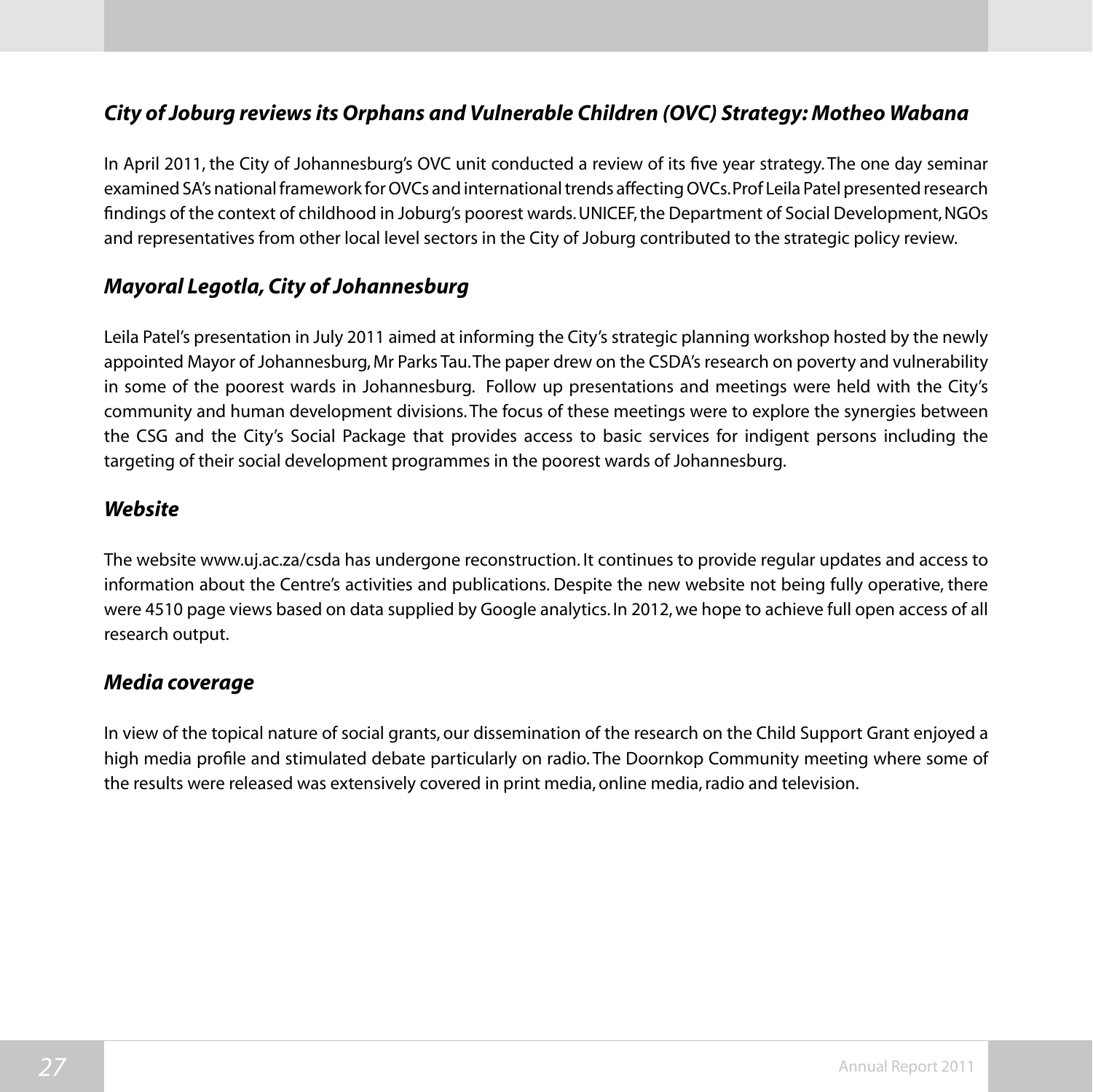| <b>Print and Online Media</b>          |                                                             |  |
|----------------------------------------|-------------------------------------------------------------|--|
| Featured media                         | Article title                                               |  |
| <b>The Financial Mail</b>              | Welfare state grants: No substitute for jobs                |  |
| <b>Pimville Urban News</b>             | The impact of the Child Support Grant                       |  |
| Mail and Guardian online               | Child Support Grants mean survival for many                 |  |
| The Star                               | Grants 'should not be spent on services'                    |  |
| Sowetan Live                           | Child grants help the poor                                  |  |
| Independent on Saturday                | Welfare grant recipients battle for food                    |  |
| News24.com                             | Child grant recipients face food insecurity                 |  |
| Beeld                                  | Kindertoelae maak 'n groot verskil - studie                 |  |
| <b>Business Report - Pretoria News</b> | Grant recipients battle for food                            |  |
| The Post                               | Grant recipients battle for food                            |  |
| The Witness                            | Child grants: Household hunger survey shock                 |  |
| The Citizen                            | Child grants for better lives: study                        |  |
| Business Report - The Cape Times       | Grant recipients battle for food                            |  |
| Daily Sun                              | Most families use grant money wisely                        |  |
| <b>Business Report - The Mercury</b>   | Grant recipients battle for food                            |  |
| msn News                               | Most receiving child grants face food insecurity            |  |
| The New Age                            | Child grants help improve lives of the poor                 |  |
| Sunday Tribune                         | Grant recipients battle for food                            |  |
| <b>City Press</b>                      | Child support grants crucial in alleviating poverty - study |  |
| <b>Business Day</b>                    | Doornkop families not certain of next meal                  |  |
| <b>Business Report - The Star</b>      | Grant recipients battle for food                            |  |
| <b>SABC News</b>                       | Poverty the main reason for use of the child grant          |  |
| <b>Radio Broadcasts</b>                |                                                             |  |
| <b>SAFM</b>                            | Capricorn FM                                                |  |
| Lesedi FM                              | Radio Sonder Grense                                         |  |
| <b>Television Broadcasts</b>           |                                                             |  |
| e-TV news                              | <b>SABC</b> news                                            |  |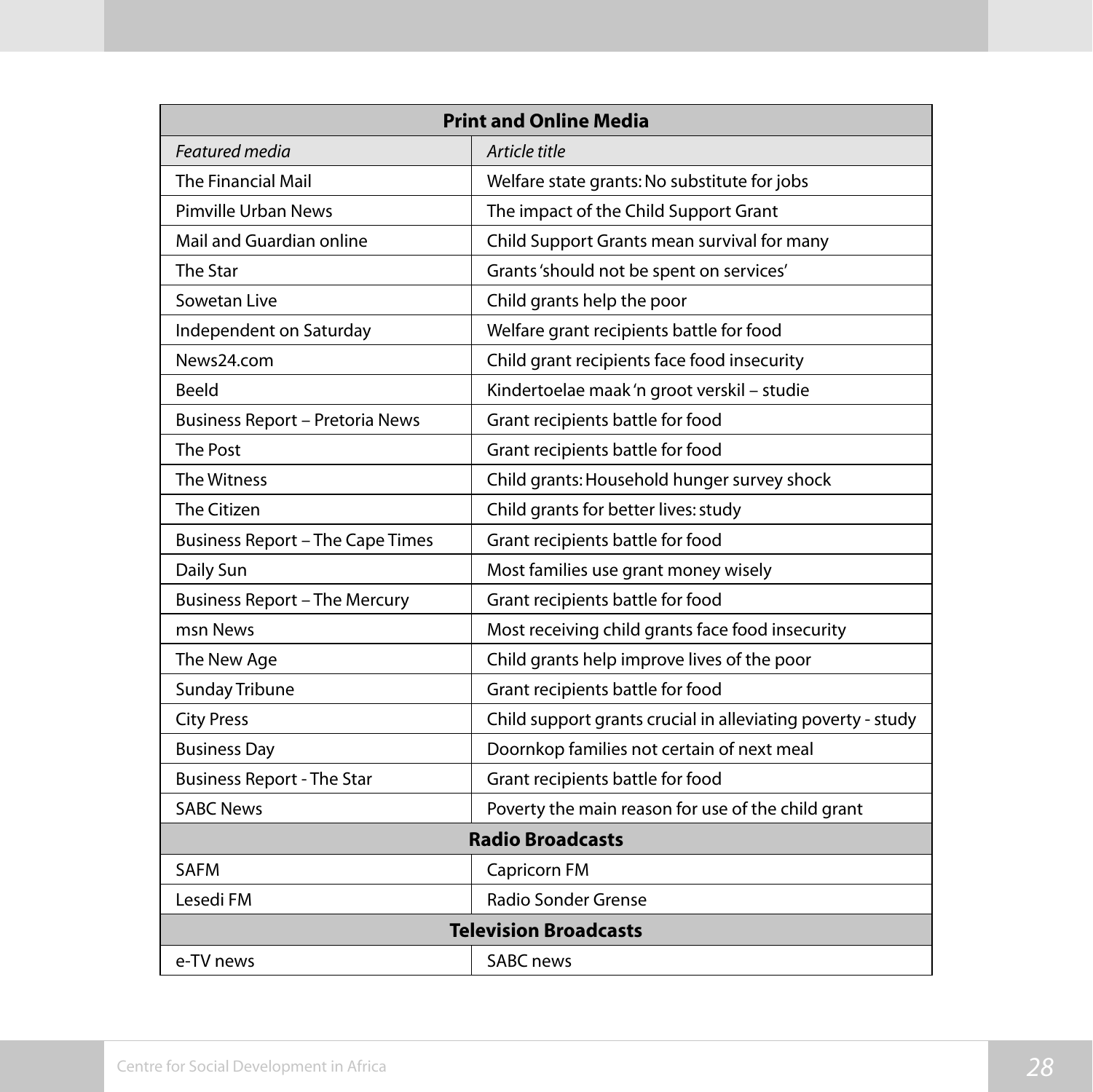A newspaper article following the International Symposium on Social Protection appeared on the front page of The Star Varsity Edition titled: "Granting people their ticket out of poverty".

The annual Helen Joseph Memorial Lecture, held in collaboration with Sonke Gender Justice Network was highly successful and brought much prestige to the Faculty of Humanities and the University of Johannesburg. Dr Gary Barker, the International Director of Instituto Promundo, participated in interviews on SAfm, Cape Talk, e-TV, the SABC and Kaya FM.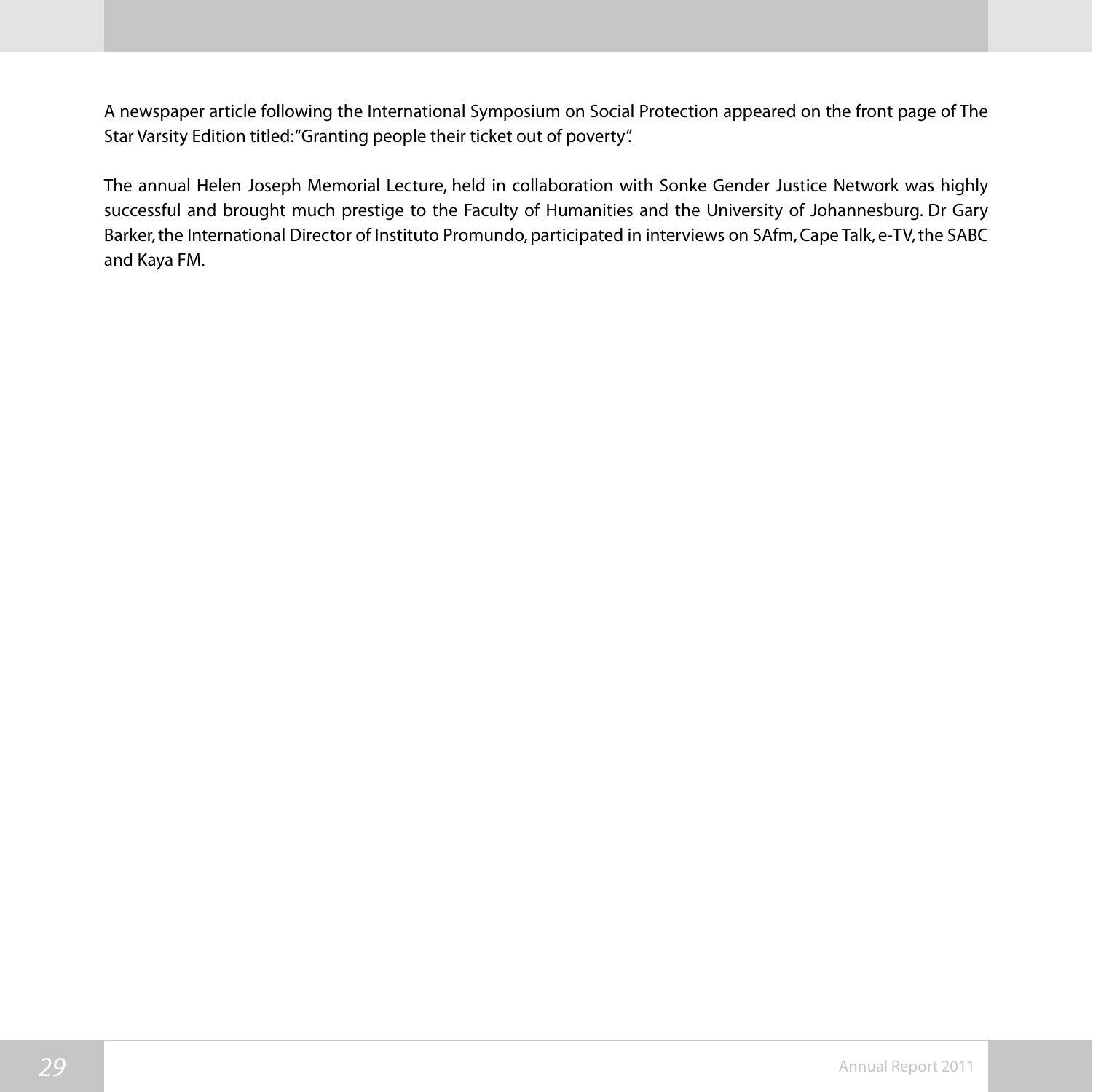# **Publications and conference presentations**

#### **Book chapters published**

De Vos,A.S.,Schulze,S.& Patel, L.(2011).The sciences and the professions.In De Vos,A.S.,Strydom,H.,Fouche,C.B.and Delport, C.S.L. (eds). *Research at Grassroots for the Social Sciences and Human Service Professions, 4th edition* (pp.3-37). Pretoria: Van Schaik.

Patel, L. (2011). Child Support Grants in South Africa. In *Sharing Innovative Experiences: Successful Social Floor Experiences* (pp. 361 – 384).New York: International Labor Organisation/United Nations Development Programme

Patel, L. (2011). Race, Inequality and Social Welfare: South Africa's Imperial legacy. In Midgley, J. & Piachaud, D (eds.). *Colonialism and Welfare: Social Policy and the British Imperial Legacy* (pp 71-84). USA: Edward Elgar Publishing Ltd.

#### **Book chapters forthcoming**

Patel, L. Gender and Care in the Non-Profit Sector in South Africa: Implications for Welfare Policy. In Reddy,V., Meyer,S., Shefer,T., & Meyiwa,T. (Eds). *Care, Welfare and Social Cohesion in South Africa and Switzerland* HSRC Press (in review)

Schmid, J. Child welfare and children's mental health needs in the context of development: an integrated (South African) approach. In Nayar, U. (Ed.) *International Handbook on Mental Health of Children and Adolescents: Culture, Policy and Practices*

Schmid, J. Family Group Conferencing: Engaging the family culture for improved children's mental health outcomes In Nayar, U. (Ed.) *International Handbook on Mental Health of Children and Adolescents: Culture, Policy and Practices*

Schmid, J. The intersection of gender subjectivities and child welfare discourses in Reddy,V., Meyer,S., Shefer,T., & Meyiwa, T. (Eds). *Care, Welfare and Social Cohesion in South Africa and Switzerland* HSRC Press (in review)

#### **Published journal articles (peer reviewed and not accredited)**

Patel, L. (2012). Poverty, Gender and Social Protection: Child Support Grants in Soweto, South Africa. *Journal of Policy Practice, 11 (1-2)*, 106-120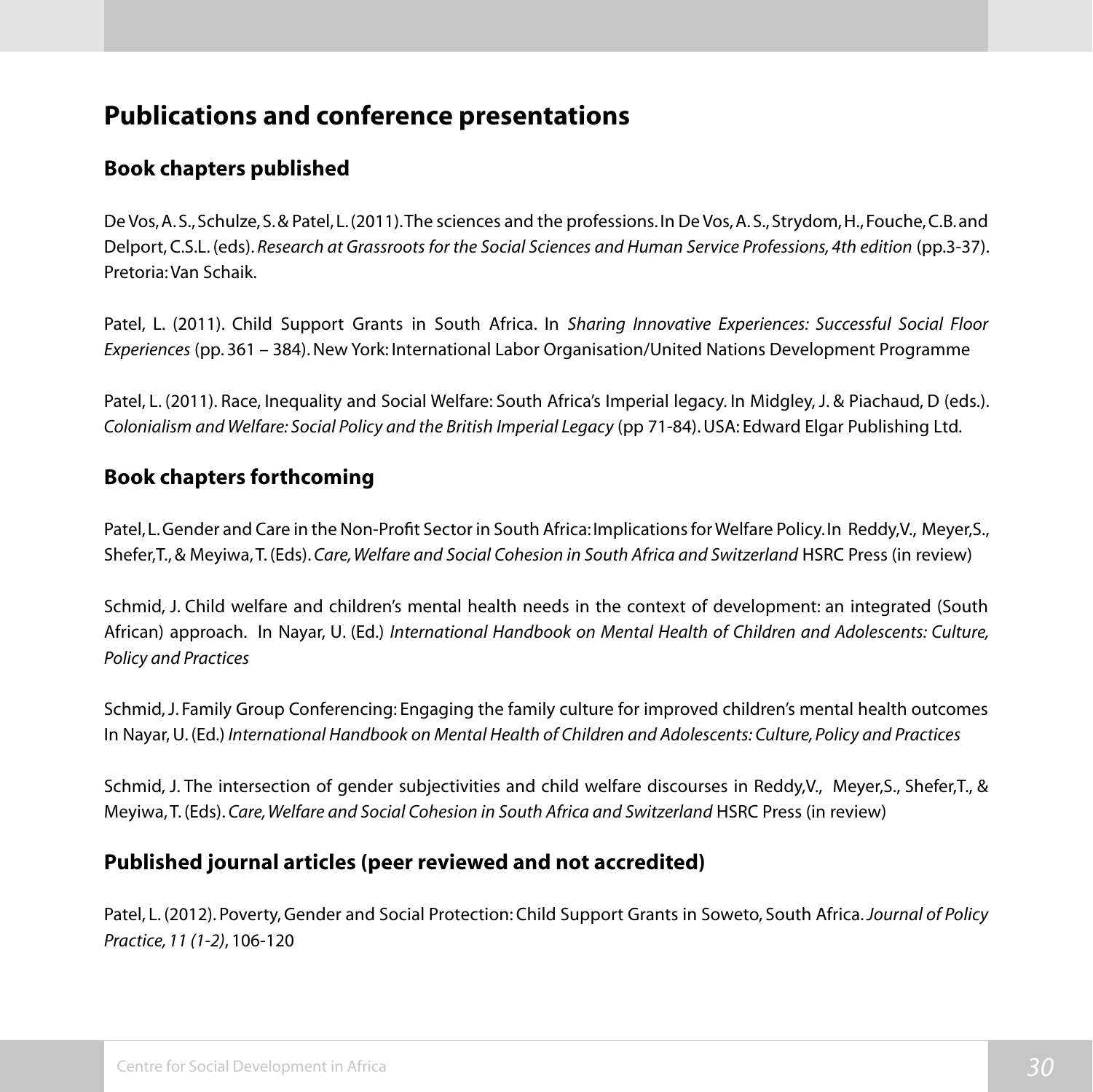Plagerson,S.& Mathee,M.(2011) Changing an urban community through health research: a South African case study *Health Promotion Practice, epub 28/3/2011*

#### **Forthcoming Journal articles (peer reviewed and not accredited)**

Patel, L., Kaseke, E & Midgely, J. (forthcoming). "Indigenous Welfare and Community Based Social Development: Lessons from African Innovations" Accepted by *Journal of Community Practice*

#### **Published journal articles (accredited)**

Buthelezi, N. & Ross, E. (2011). Gift of life or cultural taboo: Effect of an educational pamphlet on knowledge and attitudes regarding organ donation. *Social Work in Health Care*, 50, 719-738

De Wet, T., Plagerson, S., Harpham, T. & Mathee, A. (2011) Poor housing, good health: a comparison of formal and informal housing in Johannesburg, South Africa. *International Journal of Public Health, 6*, 635-644

Hanson, S. (2011). Women and child abuse in South Africa: Lessons from practice. *Social Work/Maatskaaplike Werk, 47(3)*, 270-286

Hochfeld, T. and Plagerson, S. (2011) Dignity and Stigma among South African Female Cash Transfer Recipients *IDS Bulletin, 42(6)*, 53-59

Mavimbela, J. & Ross, E. (2011). Cyber-Space Communication: The Perceived Influence of Computer Technology on Teenagers and their Relationships with their Parents. *Indian Journal of Social work, 72 (3)*, 399-418

Patel, L.& Hochfeld,T.(2011) It buysfood but doesit change gender relations? Child Support Grantsin Soweto, South Africa. *Gender and Development, 19(2)*, 229-240

Plagerson,S., Patel, V. Harpham,T. Kielmann,K. & Mathee,A. (2011) Does money matter for mental health? Evidence from the Child Support Grants in Johannesburg, South Africa *Global Public Health, 6(7)*, 760-776

Schmid, J., Wilson, T. & Taback, R. (2011)."Soul Buddyz clubs – a social development innovation."*International Social Work, 54(2)*, 272-286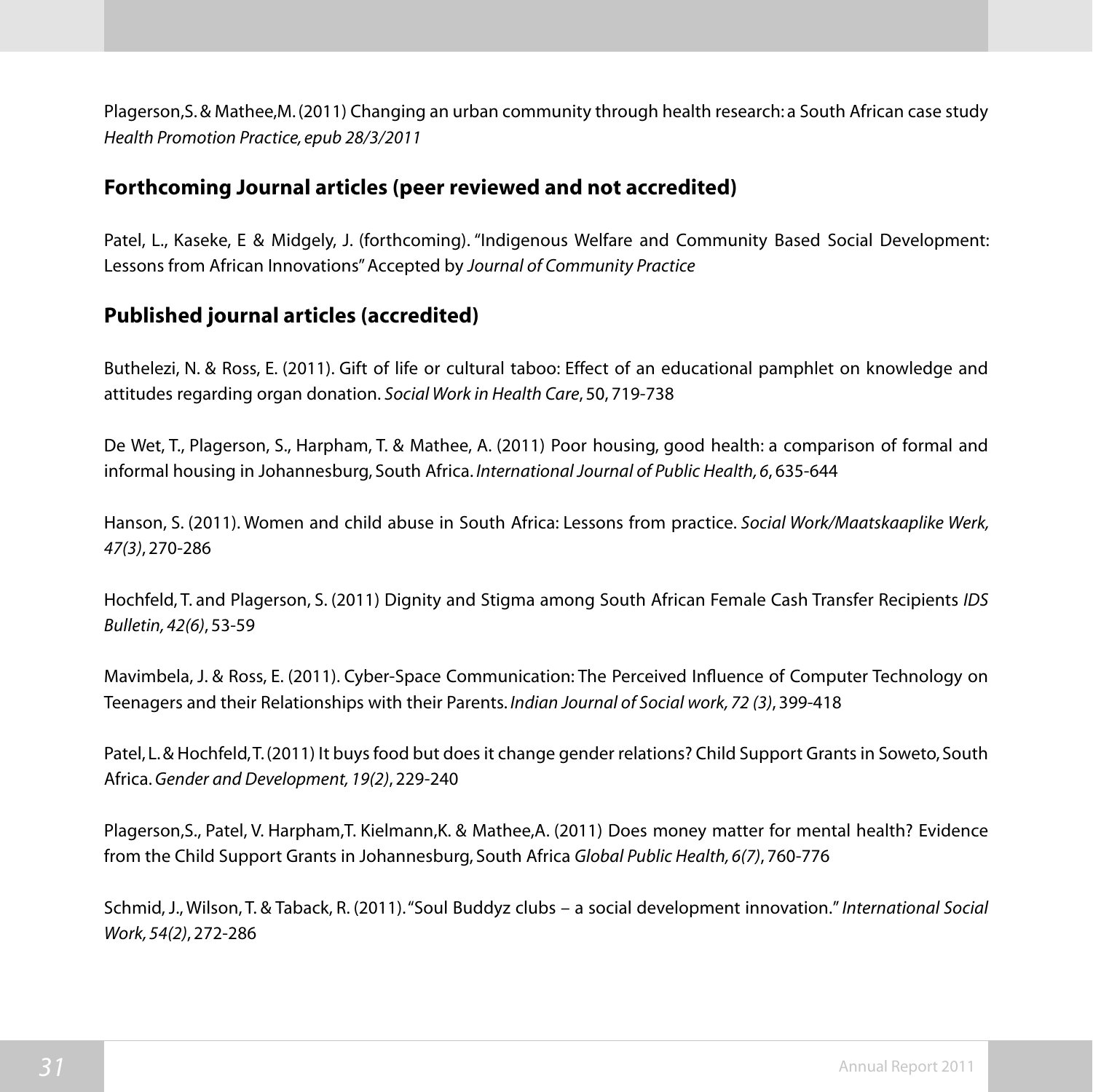Schneider, M.& Nkoli, M.P. (2011).Affirmative action and disability in South Africa. *Transformation, 77*, 100-116

Ulriksen, M.S. (2011). Social policy development and global financial crisis in the open developing economies of Botswana and Mauritius; *Global Social Policy*, 11(2-3): 194-213

#### **Forthcoming journal articles (accredited) – accepted**

Hochfeld, T. and Graham, L. (forthcoming 2012) A feminist reflection on the ethics of social work research. *The Social Work Practitioner-Researcher 24(1)*

Jaji, R. (forthcoming) Social Technology and refugee encampment in Kenya. *Journal of Refugee studies, epub 2/12/2011*

Jaji, R. (forthcoming) Border-crossing and Refoulement submitted to *African Journal of International Affairs*.

Kaeane, M. & Ross, E. (In press). Income generation projects: Alleviating or perpetuating poverty. *Social Work/ Maatskaaplike Werk*

Nyandeni, R. & Ross, E. (In press). Sustainability of Non-Governmental Organizations during climates of reduced funding: A case study of Johannesburg Jewish Helping Hand Society. *Social Work/ Maatskaplike Werk*.

Patel, L & Graham, L (forthcoming). How broad based is broad-based black economic empowerment? Accepted by *Development Southern Africa*.

Patel, L. (forthcoming). "Developmental social policy, social welfare services and the non-profit sector in South Africa". Accepted by *Journal of Social Policy and Administration*

Patel, L. & Hochfeld, T. (forthcoming) Developmental social work in South Africa: translating policy into practice accepted by *International Social Work*

Patel, L., Schmid, J. & Hochfeld, T. (forthcoming) Transforming Social Work Services in South Africa: Perspectives of NPO Managers accepted by *Administration in Social Work*

Ross,E.(in press).Foster care in South Africa:Conversations with organizational representatives on the experiences of working with foster children and their parents. Accepted by *Social Work Researcher-Practitioner*, June 2012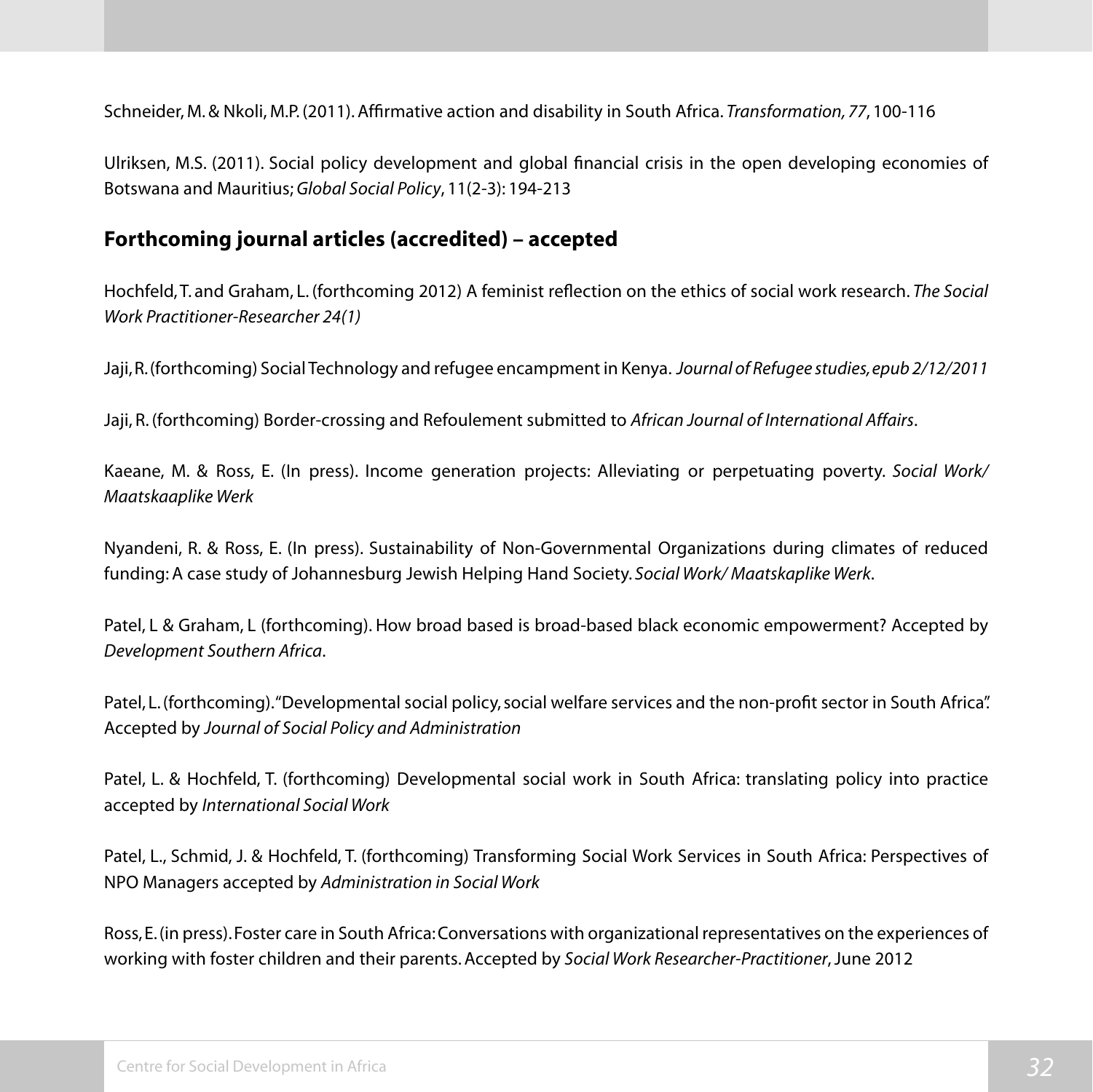Ulriksen, M.S. (2012) Welfare policy expansion in Botswana and Mauritius: Explaining the causes of different welfare regime paths, *Comparative Political Studies; 2012, 45 (12)* 

Ulriksen, M.S. (2012) How social security policies and economic transformation affect poverty and inequality: Lessons for South Africa, *Development Southern Africa, 29(1)* 

Ulriksen, M.S. (forthcoming)"Questioning the pro-poor agenda: Examining the links between social protection and poverty", *Development Policy Review* 

#### **Conferences**

Hochfeld,T.& Plagerson, S. *The social construction of the cash transfer mother in Soweto, South Africa: the emergence of social stigma?* Centre for Social Protection Conference "Social Protection for Social Justice", Institute of Development Studies at the University of Sussex,UK, 13 - 15 April 2011

Patel, L. & Hochfeld, T. *A Gender impact Analysis of the Child Support Grant* SANPAD funded research workshop, University of Utrecht, Netherlands, 15 – 17 March 2011.

Patel, L. *Orphans & Vulnerable Children Strategic Review of City of Johannesubrg: Reflections on research in Joburg's poorest wards*. Paper presented April, 2011. City of Johannesburg.

Patel, L. *Human Development Strategy 2020: City of Johannesburg*. Paper presented at Mayoral Legotla. July 2011.

Patel, L.Curtis,K., Selipsky, L.M.Grobbelaar & Hochfeld,T. *Social Development Indicators*. Paper and workshop with the National Association of Social Services. July 2011.

Patel, L., Hochfeld, T. & Moodley, J. *Gender, Social Protection and Child Well-being: a Gendered Analysis of the Child Support Grant in Doornkop, Soweto*. Paper presented at International symposium on social protection 23-25 May 2011: *Social Protection in Southern Africa: New Opportunities for Social Development*; papers from symposium to be published as a special edition in *Development Southern Africa*.

Ulriksen, M.S. "Financing Social Protection in Southern Africa: Status and Implications", Paper presented at International symposium on social protection 23-25 May 2011: *Social Protection in Southern Africa: New Opportunities for Social Development*; papers from symposium to be published as a special edition in *Development Southern Africa*.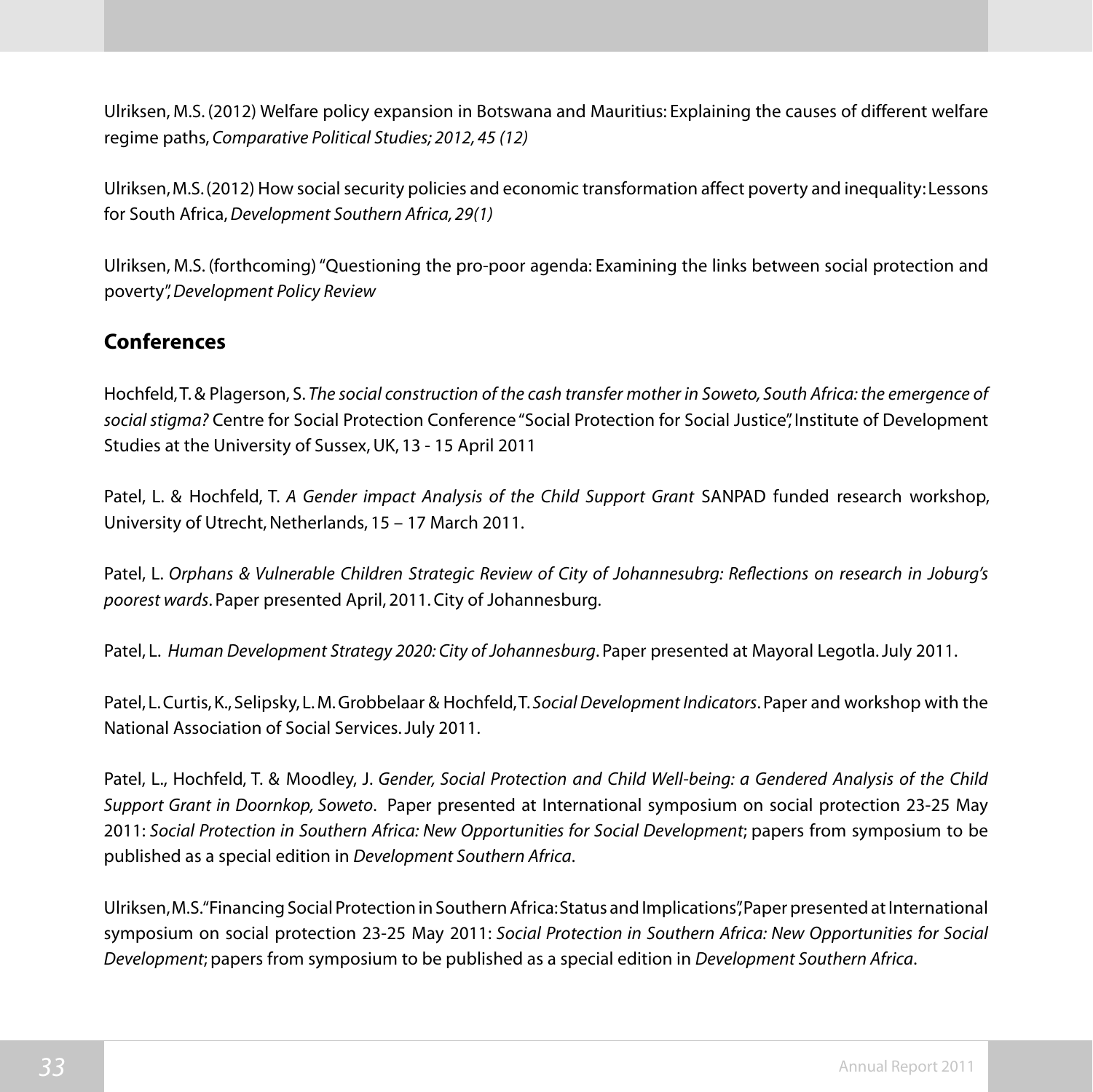#### **Contact Details**

**Phone:** + 27 11 559 1904 **Fax:**  $+27115591575$ **Email:** csdainfo@uj.ac.za **Website:** www.uj.ac.za/csda

#### **Postal Address:**

Centre for Social Development in Africa University of Johannesburg P.O. Box 524, Auckland Park Johannesburg, 2006 South Africa

#### **Physical Address:**

House 9 Humanities Research Village Auckland Park Bunting Road Campus Bunting Road Auckland Park